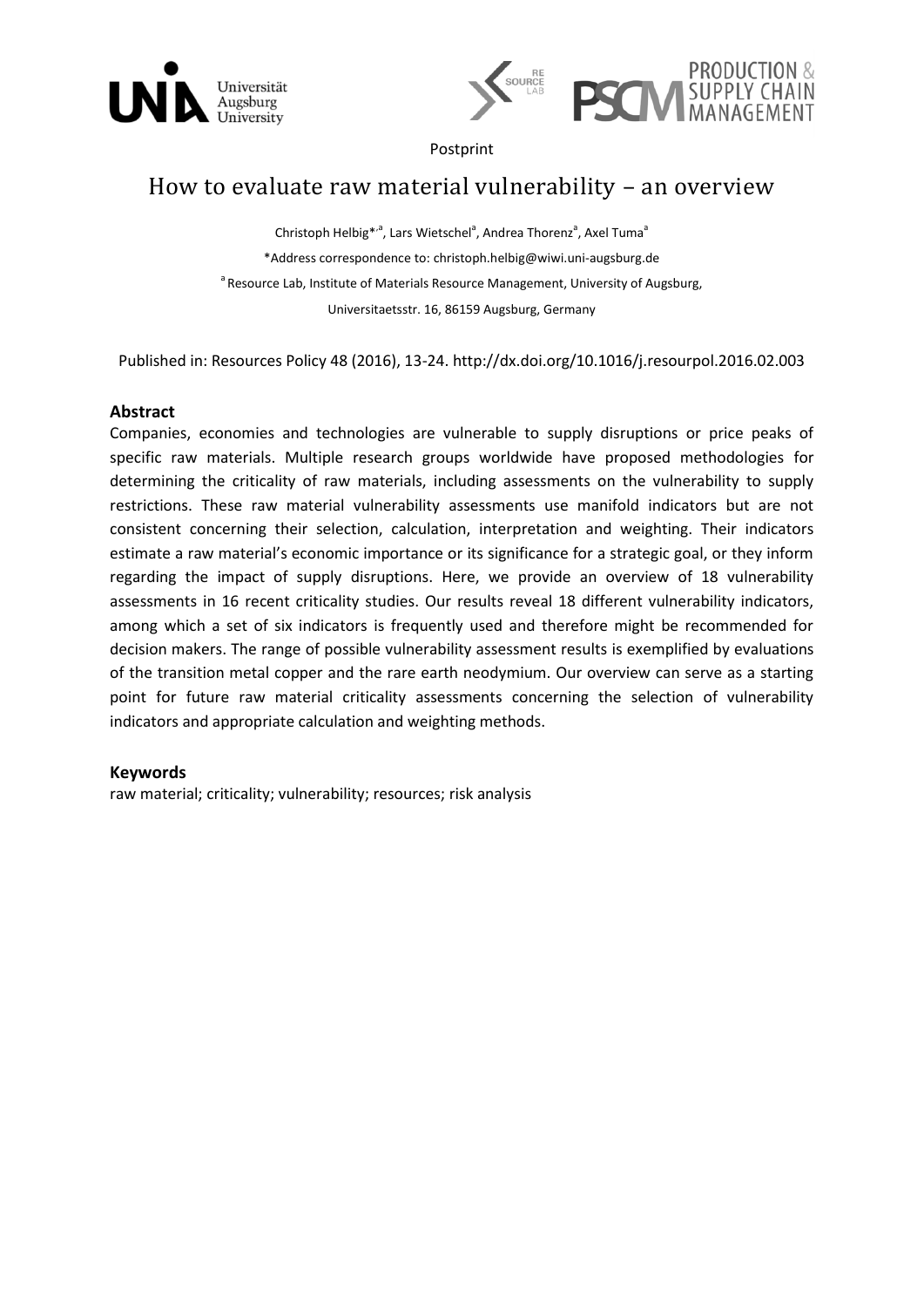## **1 Introduction**

Analyses of critical raw materials have been added to the family of system-analytical assessment tools in recent years. The term 'criticality' describes an evaluation of the holistic importance of a resource, which can be interpreted as an assessment of the risks connected with resource production, use and end-of-life (Graedel and Nuss, 2014). Criticality assessments always have an interdisciplinary character, which connects them with different aspects of importance or risks from other disciplines and evaluations of resilience. A major differentiation has become the triad of supply risk, environmental implications and vulnerability to supply restriction. Supply risk expresses the likelihood of a supply disruption situation (potentially only for selected countries, companies or technologies due to focused export policies or controls), which may also be revealed by an increased price level (Achzet and Helbig, 2013). Environmental implications evaluate the damage caused by raw material extraction or usage and thereby indirectly assess the likelihood of emerging environmental regulations or negative impacts on the public image of the material (Glöser and Faulstich, 2014). The dimension of environmental implications was introduced by Graedel et al. (2012) as an extension of previous matrix-based approaches (European Commission, 2014; U.S. National Research Council, 2008). The third term, vulnerability to supply restriction, is generally meant to describe the potential damage caused by an involuntarily reduced utilization of a material, whether due to physical shortage, increased competition or market regulation. Here, we focus on a review of raw material vulnerability assessments within criticality assessments. The article is a followup to the previously presented overview concerning raw material supply risk evaluation (Achzet and Helbig, 2013). The research method remains the same: we analyze the scope and focus of criticality assessments that evaluate raw material vulnerability; we list and categorize their indicators and describe different calculation options for indicators that are frequently used. Some studies from the supply risk overview reappear, but the list has been updated with recent studies that include raw material vulnerability assessments.

Vulnerability assessments rely mostly on internal information to identify the most relevant materials for a company, a country (whether for economic, environmental or security/defense reasons) or a technology. The question of relevance and strategic importance is linked to classical assessments from strategic management (e.g., SWOT analysis, Value Chain analysis), which are however focused on products rather than raw materials (Carpenter and Sanders, 2009). Considering vulnerability and supply risk as two dimensions of economic risks in raw material value chains follows the approach of classical risk assessment, where a potential scale of damage and the probability of occurrence of a scenario are considered to assess a risk level (Glöser et al., 2015). For raw material utilization, criticality assessments serve as this type of risk level evaluation, although considered scenarios of many studies remain intangible. For example, the European Commission (2010) carefully describes its four indicators and data sets for supply risks but never defines what it calls a "shortage of material".

The approach of criticality assessments is indicator-based and requires a normalization of data to a common scale for each indicator. Indicators are aggregated through weighted averages or algorithms in each target value (i.e., supply risk, environmental implications or vulnerability) and are eventually aggregated to a criticality score or placed in a criticality space (Achzet and Helbig, 2013). Criticality assessments may lead to policy recommendations for a more sustainable or resilient use of raw materials – depending on their scope and target. These recommendations can vary between extended monitoring and reporting of material flows and utilization (European Commission, 2014), the substitution of critical raw materials (CRM\_InnoNet, 2015; Erdmann et al., 2011), or the search for secure raw material sources or increased material utilization in production (Graedel et al., 2015).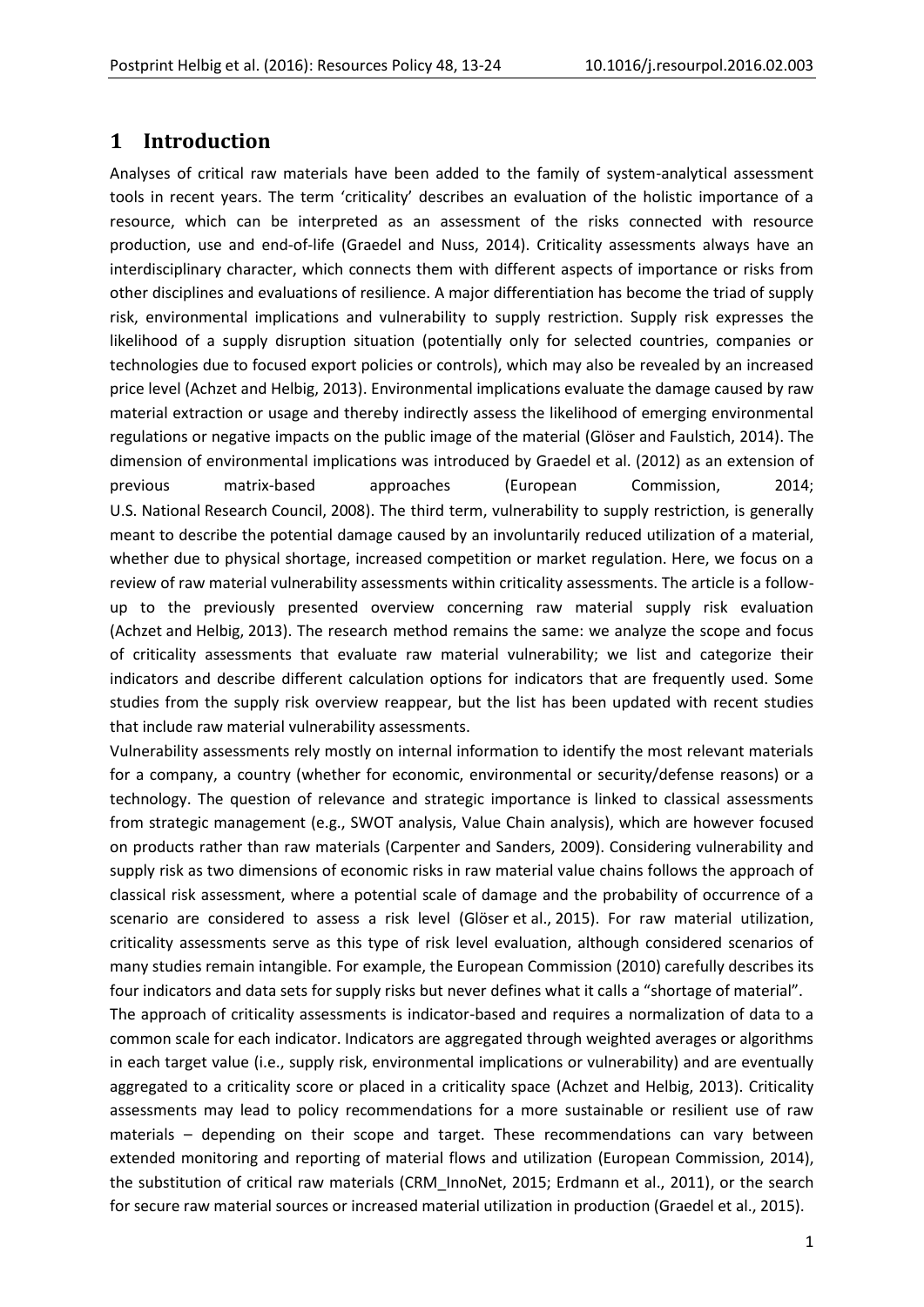Graedel and Reck (2015) highlighted the need for holistic approaches including a large variety of importance factors, the consideration of specific target customers, a periodic update of criticality assessments with a transparent methodology as well as a harmonized methodology. To get closer to these goals, a detailed and direct comparison of existing methods and covered aspects can help identifying strengths and weaknesses of individual approaches and serve as an orientation towards a structured and well-designed indicator-based vulnerability determination.

Beginning with the methodology of indicator analysis and a presentation of considered studies, the article continues with a detailed description of indicators used most frequently in vulnerability assessments. Less frequently used indicators are described more briefly. The applicability of vulnerability assessments is demonstrated by a case study of the raw materials copper and neodymium. The article ends with a discussion and conclusion.

# **2 Method**

Sixteen criticality studies including a vulnerability analysis into their assessment were evaluated for this review, with publication years ranging from 2008 to 2015. These studies include peer-reviewed journal articles, research project reports and policy reports. To our knowledge, this sample includes the methodologies of all (semi-)quantitative vulnerability assessments published in the past ten years in either the English or the German language. Only studies that used another publication's methodology were excluded. All of the evaluated studies are listed in [Table 1.](#page-5-0)

The characteristics of contemplated studies differ as raw material criticality assessments are determined by their respective scope and target, which is displayed in [Figure 1.](#page-3-0) The scope can be distinguished between the corporate, national, global and technological levels, whereas the targets vary between an assessment of economic importance, strategic importance and the potential impact of supply disruptions. Evaluating the economic importance of a raw material focusses on current (or past) economic data. It therefore highlights the status-quo of raw material utilization without any scenarios. By contrast, the strategic importance assessment focusses on the potential emerging from the extended, future use of a raw material. The third focal point for vulnerability, namely, impact of supply disruption, analyses the potential damage caused by disruption scenarios. All three characteristics of vulnerability assessments are used, mixed and weighted to different extents in the studies.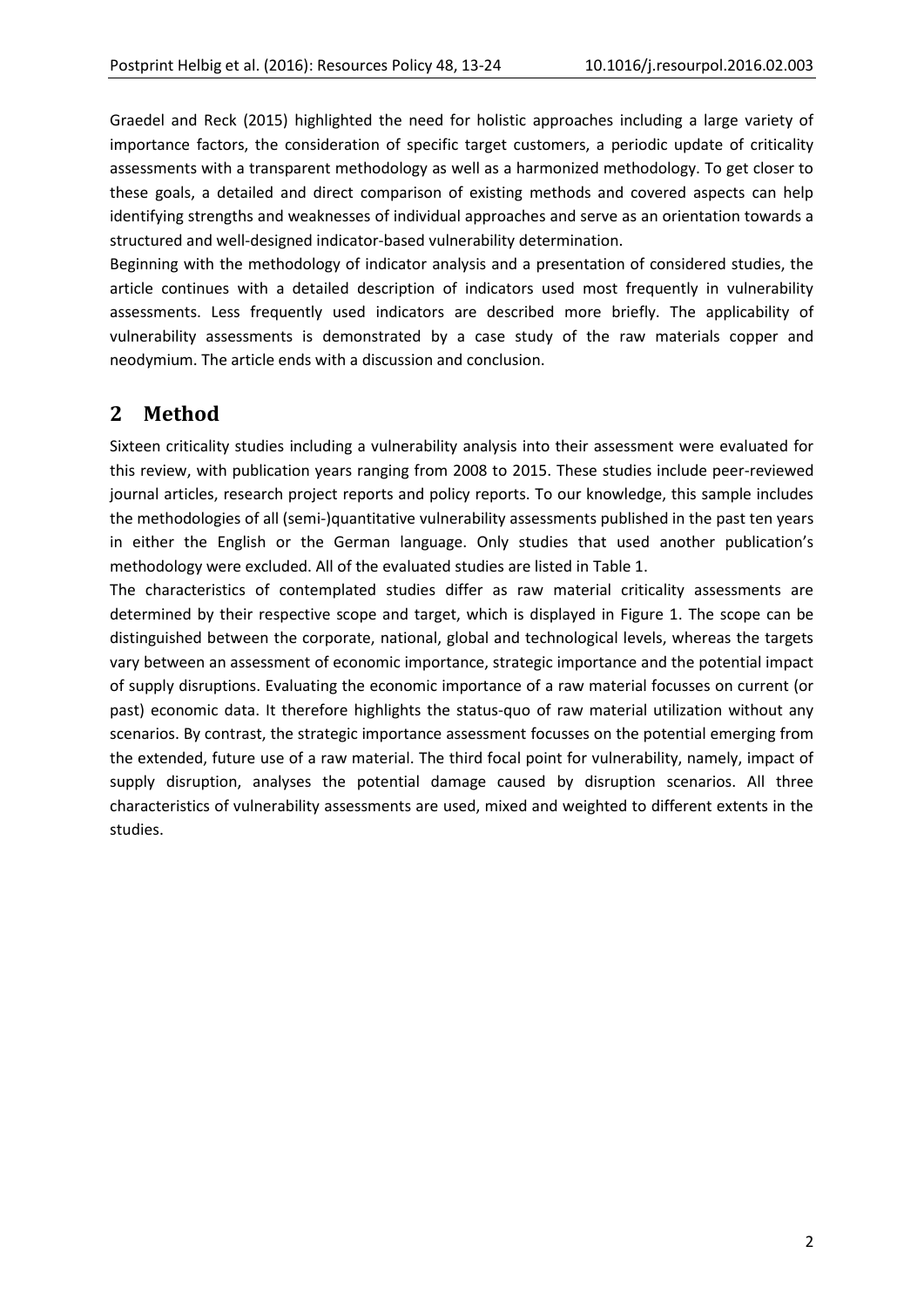

Figure 1: Characteristics of contemplated vulnerability approaches

<span id="page-3-0"></span>The main differentiation of the supply risk evaluations is their time horizon, expressed either in years or in relative expressions (e.g., "long-term"). Differences in the vulnerability dimension are more complicated – revealed by various terms for raw material vulnerability evaluations. The first contemplated study, published in 2008 by the United States National Research Council implemented a two-dimensional criticality matrix and designated the dimension of interest as *impact of supply restriction* for evaluating the *importance* of raw materials (U.S. National Research Council, 2008). Further studies use specified terms such as *economic importance* (European Commission, 2014; Gandenberger et al., 2012) or *importance to clean energy* (US Department of Energy, 2011). A demonstration of the *importance* can be considered a positive way of designating the dimension, whereas other studies demonstrate a threat and consequentially use the term *vulnerability*  (AEA Technology and Defra, 2010; Erdmann et al., 2011; Parthemore, 2011) or the more specified *vulnerability to supply restriction* (Graedel et al., 2012). The meaning of the term in this case is the identification of a weak spot, namely, a raw material that would cause heavy damage if it was unavailable; vulnerability here does not evaluate the likelihood of a supply restriction. Terms such as *impact of supply restriction* (Duclos et al., 2008), *exposure to disruption* (Roelich et al., 2014) or *economic risk* (Goe and Gaustad, 2014) represent the future scenario perspective of vulnerability assessments*.* Former overviews have stated that all these different terms can more or less be interchanged with each other (Speirs and Gross, 2013). Duclos et al. (2008) described the aim of their assessment as a "challenge of global competition for materials" that requires companies to "know where a shortage can hurt and then plan around it" (Duclos et al., 2008).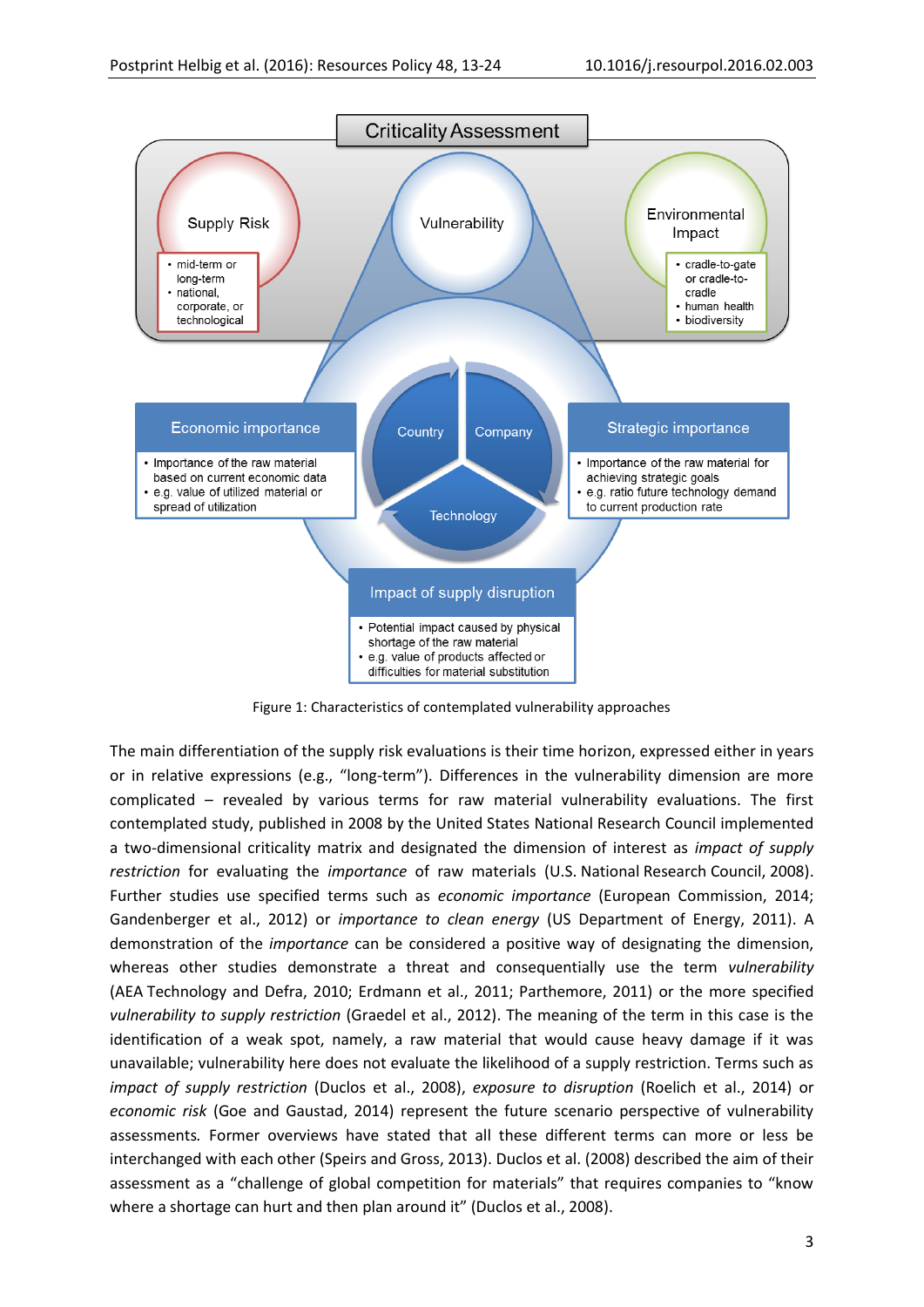Some studies use indicators without directly mentioning terms such as criticality or vulnerability (Angerer et al., 2009; Moss et al., 2013). However, for the purpose of this article, these studies are still counted as criticality studies considering raw material vulnerability, as they assess effects of possible supply restrictions. For simplicity and readability reasons, in the following discussion, *vulnerability* will be the main term used.

Studies differ concerning their scope: they evaluate vulnerability on either the corporate, national or technological level. The only study considering multiple scopes is from Graedel et al. (2012), who assess vulnerability on the corporate, national and global levels. For this purpose, the global level is matched with other assessments on the technological level. Selecting a specific scope has an impact on the set of indicators and their specific calculation. However, a joint evaluation of the levels is adequate, as frequently used indicators are used in all three of them.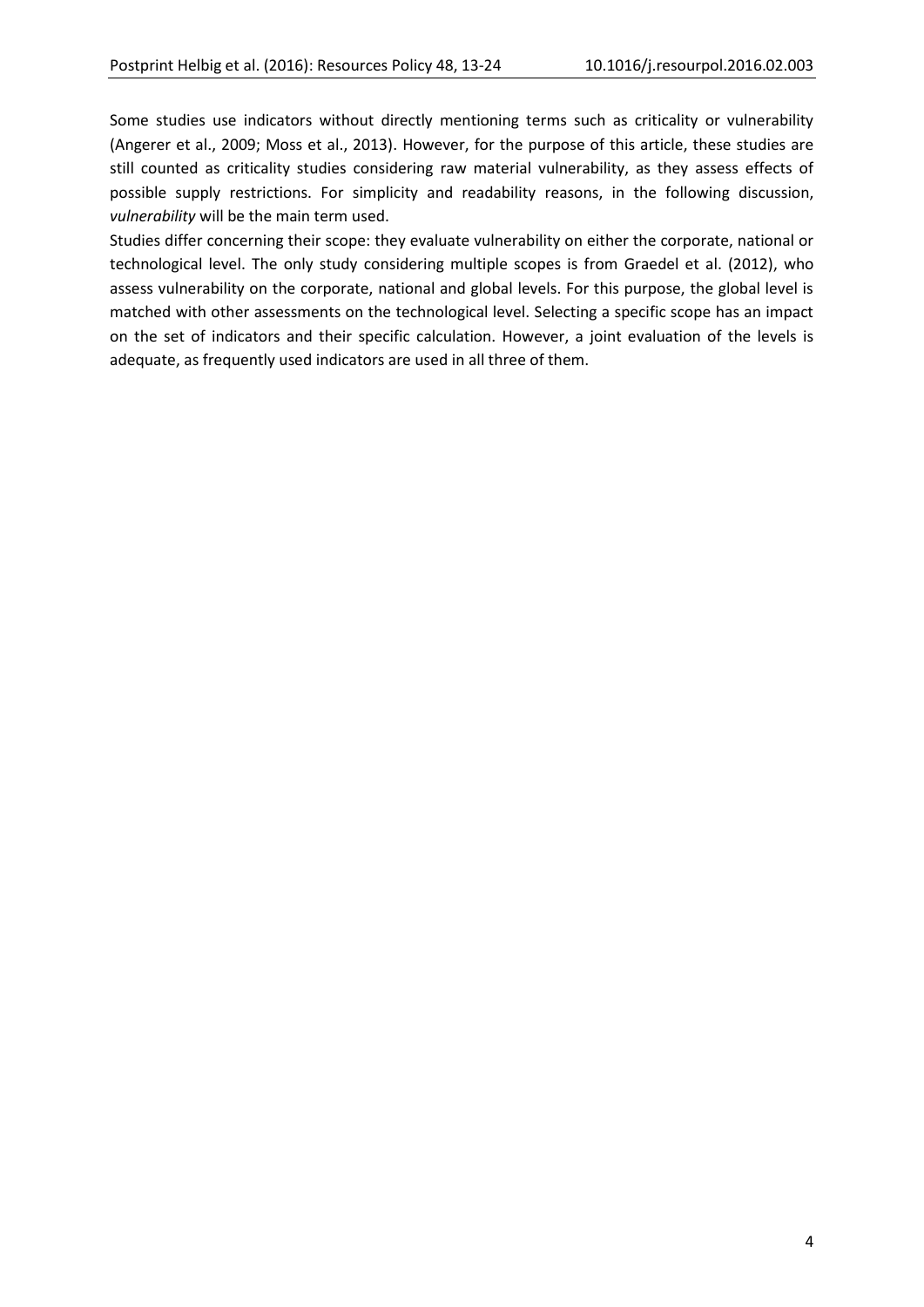<span id="page-5-0"></span>

| Level         | Study                                                       | Title                                                                                                                                                               | Target                                                                                                                                                                                               |  |  |  |  |  |  |
|---------------|-------------------------------------------------------------|---------------------------------------------------------------------------------------------------------------------------------------------------------------------|------------------------------------------------------------------------------------------------------------------------------------------------------------------------------------------------------|--|--|--|--|--|--|
| Multi         | Graedel et al.<br>(2012)<br>corporate,<br>national & global | Methodology of Metal Criticality<br>Determination                                                                                                                   | Methodology for the assessment of metal<br>criticality at the global, national and<br>corporate levels                                                                                               |  |  |  |  |  |  |
| Corporate     | Duclos et al.<br>(2008)                                     | Design in an Era of Constrained Resources                                                                                                                           | Identification of critical raw materials for<br><b>General Electric</b>                                                                                                                              |  |  |  |  |  |  |
|               | U.S. National<br>Research Council<br>(2008)                 | Minerals, Critical Minerals, and the US<br>Economy                                                                                                                  | Analysis of critical minerals for the modern<br>US society                                                                                                                                           |  |  |  |  |  |  |
|               | <b>AEA Technology</b><br>and Defra (2010)                   | Review of the Future Resource Risks Faced by<br>UK Business and an Assessment for Future<br>Viability                                                               | Identification of essential resources for the<br>UK industry that are most at risk of future<br>scarcity                                                                                             |  |  |  |  |  |  |
|               | Erdmann et al.<br>(2011)                                    | Critical Raw Materials for Germany (German:<br>"Kritische Rohstoffe für Deutschland")                                                                               | Identification of critical raw materials for<br>German companies                                                                                                                                     |  |  |  |  |  |  |
|               | Parthemore<br>(2011)                                        | <b>Elements of Security</b>                                                                                                                                         | Analysis of the risks of US dependency on<br>critical materials                                                                                                                                      |  |  |  |  |  |  |
| National      | Gandenberger et<br>al. (2012)                               | Supply of the German High-Tech Sector with<br>Raw Materials (German: "Die Versorgung der<br>Deutschen Wirtschaft mit Roh- und<br>Werkstoffen für Hochtechnologien") | Further development of German resource<br>policies                                                                                                                                                   |  |  |  |  |  |  |
|               | European<br>Commission<br>(2014)                            | Report on Critical Raw Materials for the EU                                                                                                                         | Identification of critical raw materials for the<br>European Union                                                                                                                                   |  |  |  |  |  |  |
|               | Beylot and<br>Villeneuve (2015)                             | Assessing the National Economic Importance<br>of Metals: An Input-Output Approach to the<br>Case of Copper in France                                                | Consideration of the value added by services<br>dependent on a certain material. The<br>domestically induced value added by a metal<br>is separated into the value added by<br>products and services |  |  |  |  |  |  |
|               | Hatayama and<br>Tahara (2015)                               | Criticality Assessment of Metals for Japan's<br><b>Resource Strategy</b>                                                                                            | Japan's criticality of 22 metals in 2012.<br>Support in developing Japan's resource<br>strategy                                                                                                      |  |  |  |  |  |  |
|               | Angerer et al.<br>(2009)                                    | Raw Materials for Emerging Technologies<br>(German: "Rohstoffe für<br>Zukunftstechnologien)                                                                         | Estimation of additional resource demand<br>from future technologies                                                                                                                                 |  |  |  |  |  |  |
|               | US Department of<br>Energy (2011)                           | <b>Critical Materials Strategy</b>                                                                                                                                  | Identification of critical metals for clean<br>energy technologies                                                                                                                                   |  |  |  |  |  |  |
| Technological | Moss et al. (2013)                                          | Critical Metals in the Path towards the<br>Decarbonisation of the EU Energy Sector                                                                                  | Identification of the raw material<br>requirement and raw material criticality of<br>green energy technologies necessary for the<br>EU's decarbonization strategy                                    |  |  |  |  |  |  |
|               | Goe and Gaustad<br>(2014)                                   | Identifying critical materials for photovoltaics<br>in the US: A multi-metric approach                                                                              | Identification of critical materials for<br>photovoltaics in the US                                                                                                                                  |  |  |  |  |  |  |
|               | Roelich et al.<br>(2014)                                    | Assessing the dynamic material criticality of<br>infrastructure transitions: A case of low<br>carbon electricity                                                    | Assessment of the dynamic material<br>criticality of the infrastructure                                                                                                                              |  |  |  |  |  |  |
|               | Simon et al.<br>(2014)                                      | Criticality of metals for electrochemical<br>energy storage systems - Development<br>towards a technology specific indicator                                        | Development towards specific indicators for<br>individual technologies                                                                                                                               |  |  |  |  |  |  |

## Table 1: Evaluated vulnerability studies and their respective focus and target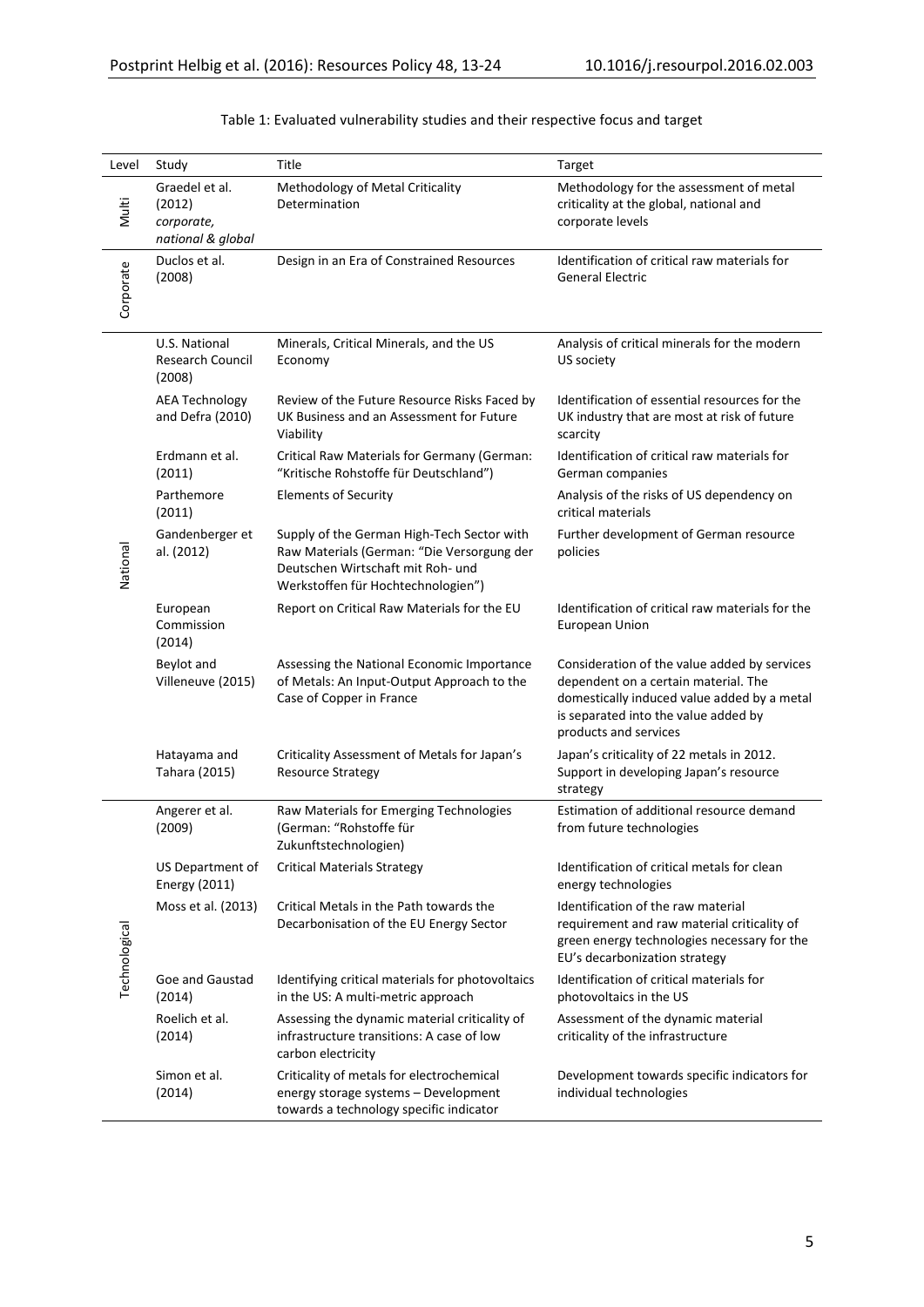[Table 2](#page-6-0) shows that all 16 evaluated criticality studies assess vulnerability, 13 of them also assess raw material supply risks and 4 of them additionally assess the environmental impact emerging from the usage of the raw materials. An aggregation to the vulnerability value, if necessary, is usually conducted through (weighted) averages or the multiplication of indicator values. If an aggregation of the vulnerability result to a criticality value is required, it is often through a positioning within a matrix or a vector length. Assessments that only evaluate raw material criticality due to supply risks (without evaluating raw material vulnerability) are not listed here and can be found in the previous supply risk overview by Achzet and Helbig (2013).

<span id="page-6-0"></span>Table 2: Criticality dimensions and aggregation logic used in observed criticality studies that use vulnerability to supply restrictions as a dimension

| Level         | Study                                 | Vul                 | SR             | Eco                       | Criticality aggregation | Vulnerability aggregation |
|---------------|---------------------------------------|---------------------|----------------|---------------------------|-------------------------|---------------------------|
|               | Duclos et al. (2008)                  | ✓                   |                | $\boldsymbol{\mathsf{x}}$ | Matrix                  | Average                   |
| Corporate     | Graedel et al. (2012)                 |                     |                |                           | Vector length           | Weighted average          |
|               | U.S. National Research Council (2008) |                     |                | $\circ$                   | Matrix                  | <b>Maximum</b>            |
|               | AEA Technology and Defra (2010)       | Not aggregated<br>× |                | Average                   |                         |                           |
|               | Erdmann et al. (2011)                 |                     |                | $\circ$                   | Matrix                  | Weighted average          |
|               | Parthemore (2011)                     |                     |                | ×                         | Not aggregated          | Not aggregated            |
| National      | Gandenberger et al. (2012)            |                     | O              | ×                         | Not aggregated          | Multiplicative            |
|               | Graedel et al. (2012)                 |                     |                | ✓                         | Vector length           | Weighted average          |
|               | European Commission (2014)            |                     |                | ✓                         | Matrix                  | Multiplicative            |
|               | Beylot and Villeneuve (2015)          | ✓                   | ×              | ×                         | Only 1 target value     | Only 1 target value       |
|               | Hatayama and Tahara (2015)            | ✓                   | ✓              | $\checkmark$              | Score                   | Score                     |
|               | Angerer et al. (2009)                 | ✓                   | $\circ$        | ×                         | Only 1 target value     | Only 1 indicator          |
|               | US Department of Energy (2011)        |                     |                | ×                         | Matrix                  | Weighted average          |
|               | Graedel et al. (2012)                 | ✓                   | ✓              | ✓                         | Vector length           | Weighted average          |
| Technological | Moss et al. (2013)                    |                     |                | ×                         | Not aggregated          | Not aggregated            |
|               | Goe and Gaustad (2014)<br>✓           |                     | Not aggregated | Not aggregated            |                         |                           |
|               | Roelich et al. (2014)                 |                     |                | Only 1 target value<br>×  |                         | Multiplicative            |
|               | Simon et al. (2014)                   |                     |                | ×                         | Index value             | Multiplicative            |

Vul: Vulnerability, SR: Supply Risk, Eco: Ecological Risk

: considered, ○: partly considered, : not considered

Some methodologies of criticality assessments were adopted by other studies, updated or slightly adapted by follow-up publications. For example, the European Commission (2010) approach was used as methodological basis for other criticality assessments at the national level within the European Union, such as the *Policy Document on Raw Materials* in the Netherlands (Dutch Ministry of Foreign Affairs, 2013). The methodology of AEA Technology and Defra (2010) was used by Scottish policy makers for evaluating their resource vulnerability (Kind et al., 2011). The Yale University working group split their publications into a methodology article and several application case articles (Graedel et al., 2015, 2012; Harper et al., 2015, 2014; Nassar et al., 2015, 2012; Nuss et al., 2014; Panousi et al., 2015). In the case of a methodical adoption, only the primary paper is considered, whereas in the case of a methodical update, changed indicators are introduced separately.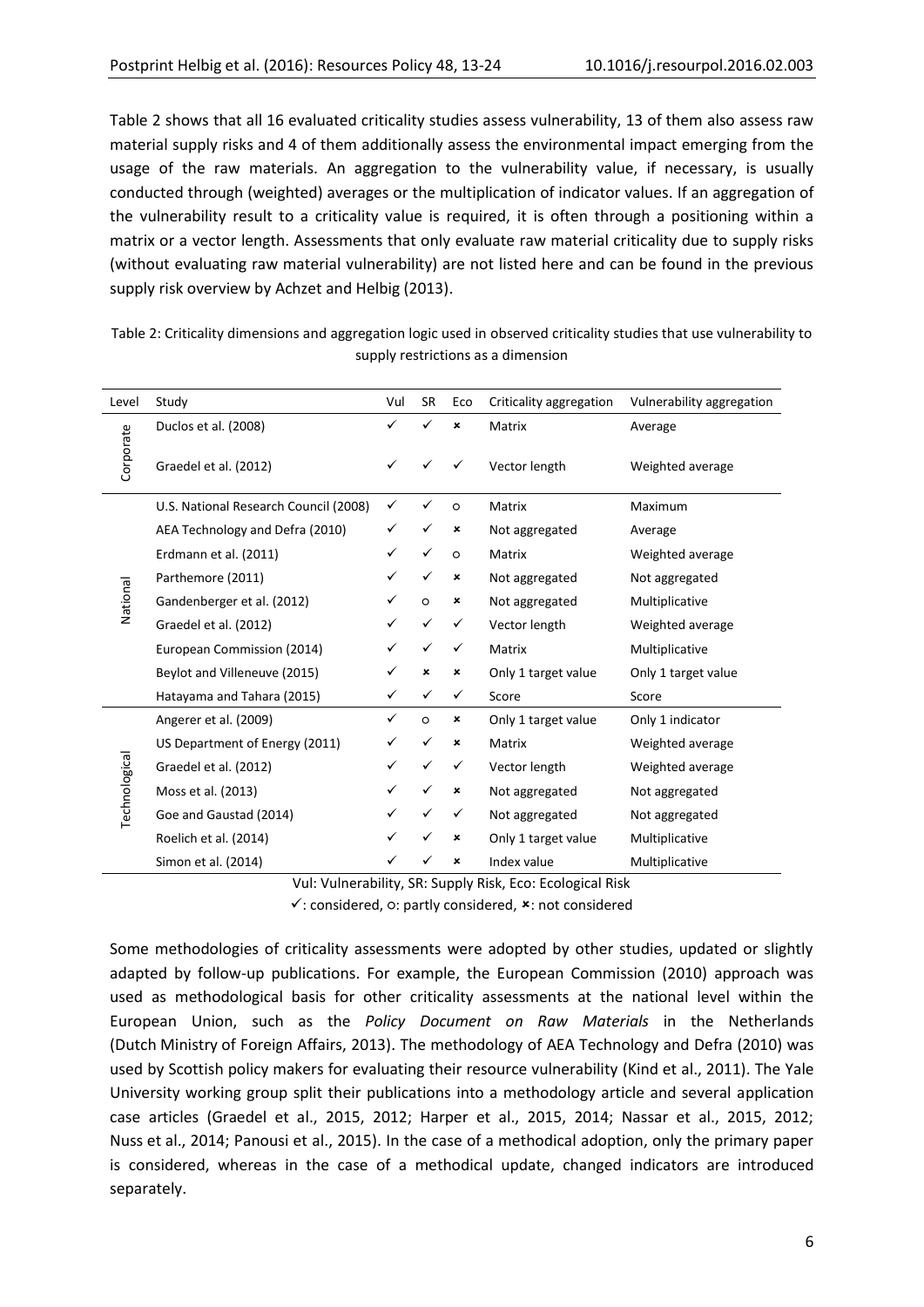# **3 Vulnerability indicators**

Indicators with a similar interpretation are summarized into categories to quantify their usage. [Figure](#page-7-0)  [2](#page-7-0) presents a one-to-one mapping of indicator categories and vulnerability assessments. Whereas a total number of 18 different indicator categories were identified from the 18 vulnerability assessments, only six of these indicators have been used more than twice and will be described in detail: *substitutability, value of products affected, future demand-to-supply ratio, strategic importance, value of utilized material* and *spread of utilization*. The other indicators were used by only one or two assessments and are therefore described more briefly afterwards.

|                                        | Corpo-               | rate                               |                                       |                                 |                       |                   | National                   |                                 |                            |                              |                          |                       | Technological                  |                                     |                    |                        |                       |                     |  |  |
|----------------------------------------|----------------------|------------------------------------|---------------------------------------|---------------------------------|-----------------------|-------------------|----------------------------|---------------------------------|----------------------------|------------------------------|--------------------------|-----------------------|--------------------------------|-------------------------------------|--------------------|------------------------|-----------------------|---------------------|--|--|
|                                        | Duclos et al. (2008) | corporate<br>Graedel et al. (2012) | U.S. National Research Council (2008) | AEA Technology and Defra (2010) | Erdmann et al. (2011) | Parthemore (2011) | Gandenberger et al. (2012) | country<br>Graedel et al. (2012 | European Commission (2014) | Beylot and Villeneuve (2015) | Hatayama & Tahara (2015) | Angerer et al. (2009) | US Department of Energy (2011) | technology<br>Graedel et al. (2012) | Moss et al. (2013) | Goe and Gaustad (2014) | Roelich et al. (2014) | Simon et al. (2014) |  |  |
| Substitutability                       | $\checkmark$         | $\checkmark$                       | $\checkmark$                          | $\checkmark$                    | $\checkmark$          | $\checkmark$      | $\checkmark$               | $\checkmark$                    |                            |                              |                          |                       | $\checkmark$                   | $\checkmark$                        |                    |                        |                       |                     |  |  |
| Value of products affected             | ✓                    | $\checkmark$                       |                                       |                                 |                       |                   | $\checkmark$               |                                 | $\checkmark$               | $\checkmark$                 |                          |                       |                                |                                     |                    | $\checkmark$           |                       |                     |  |  |
| Future demand to supply ratio          |                      |                                    | $\checkmark$                          |                                 | $\checkmark$          | $\checkmark$      |                            |                                 |                            |                              |                          | $\checkmark$          |                                |                                     | $\checkmark$       |                        |                       |                     |  |  |
| Strategic importance                   |                      | $\checkmark$                       |                                       |                                 |                       | $\checkmark$      |                            |                                 |                            |                              |                          |                       | $\checkmark$                   |                                     |                    |                        | $\checkmark$          | $\checkmark$        |  |  |
| Value of utilized material             | ✓                    |                                    | $\checkmark$                          |                                 |                       |                   |                            | $\checkmark$                    |                            |                              |                          |                       |                                |                                     |                    | ✓                      |                       |                     |  |  |
| Spread of utilization                  |                      |                                    |                                       |                                 | $\checkmark$          |                   |                            | $\checkmark$                    |                            |                              |                          |                       |                                | $\checkmark$                        |                    |                        |                       |                     |  |  |
| Ability to pass-through cost increases | $\checkmark$         | $\checkmark$                       |                                       |                                 |                       |                   |                            |                                 |                            |                              |                          |                       |                                |                                     |                    |                        |                       |                     |  |  |
| Change in demand share                 |                      |                                    |                                       |                                 | $\checkmark$          |                   |                            |                                 |                            |                              | $\checkmark$             |                       |                                |                                     |                    |                        |                       |                     |  |  |
| Import dependence                      |                      |                                    |                                       |                                 |                       | $\checkmark$      |                            | $\checkmark$                    |                            |                              |                          |                       |                                |                                     |                    |                        |                       |                     |  |  |
| Target group's demand share            | $\checkmark$         |                                    |                                       |                                 | $\checkmark$          |                   |                            |                                 |                            |                              |                          |                       |                                |                                     |                    |                        |                       |                     |  |  |
| Ability to innovate                    |                      | $\checkmark$                       |                                       |                                 |                       |                   |                            | $\checkmark$                    |                            |                              |                          |                       |                                |                                     |                    |                        |                       |                     |  |  |
| Change in imports                      |                      |                                    |                                       |                                 | $\checkmark$          |                   |                            |                                 |                            |                              |                          |                       |                                |                                     |                    |                        |                       |                     |  |  |
| Company concentration                  |                      |                                    |                                       |                                 |                       | $\checkmark$      |                            |                                 |                            |                              |                          |                       |                                |                                     |                    |                        |                       |                     |  |  |
| Consumption volume                     |                      |                                    |                                       | $\checkmark$                    |                       |                   |                            |                                 |                            |                              |                          |                       |                                |                                     |                    |                        |                       |                     |  |  |
| Mine production change                 |                      |                                    |                                       |                                 |                       |                   |                            |                                 |                            |                              | $\checkmark$             |                       |                                |                                     |                    |                        |                       |                     |  |  |
| Price sensitivity                      |                      |                                    |                                       |                                 |                       |                   |                            |                                 |                            |                              |                          |                       |                                |                                     |                    |                        | $\checkmark$          |                     |  |  |
| Primary material price                 |                      |                                    |                                       |                                 |                       |                   |                            |                                 |                            |                              |                          |                       |                                |                                     |                    | ✓                      |                       |                     |  |  |
| Recyclability                          |                      |                                    |                                       |                                 |                       | ✓                 |                            |                                 |                            |                              |                          |                       |                                |                                     |                    |                        |                       |                     |  |  |

<span id="page-7-0"></span>Figure 2: One-to-one mapping of the 18 vulnerability indicator categories and the 18 raw material vulnerability assessments

Many of the vulnerability indicators listed in [Table 3](#page-8-0) are either qualitative assessments or relative expressions, which is why arbitrary units and percentages appear often. For some indicators, it is possible to use quantitative values such as mass flows or monetary values. Some vulnerability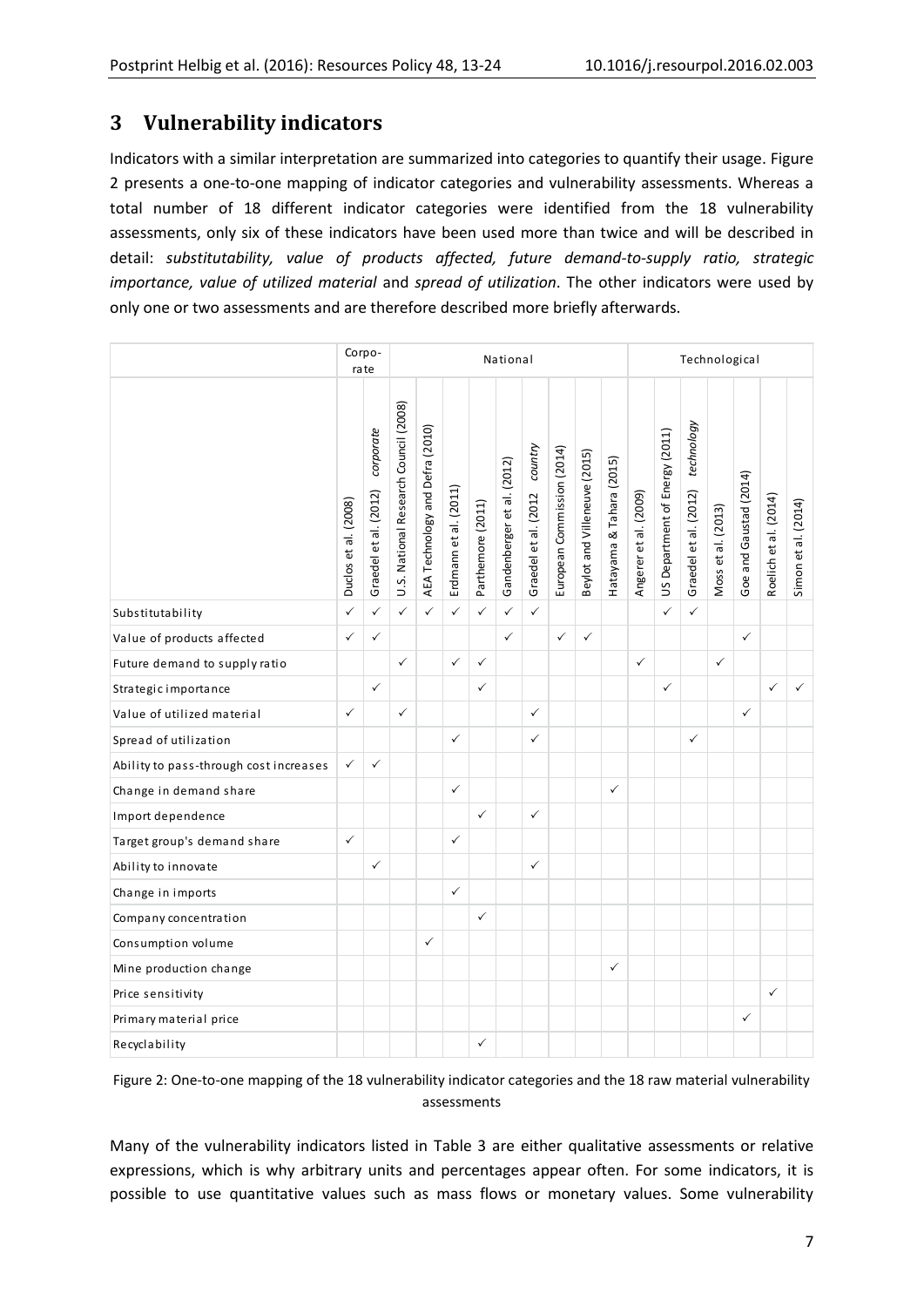indicators have already appeared in supply risk assessments (Achzet and Helbig, 2013), particularly those indicators that overlap with possible risk mitigation strategies (e.g., substitution or recycling). A lack of these risk-reducing factors increases the impact of supply disruptions (thus a part of vulnerability assessments), whereas having these opportunities reduces the likelihood of supply disruptions and can thus be included in supply risk assessments. We discuss different interpretation opportunities for each of these double-use indicators individually. In the following subchapters 3.1 to 3.7, indicators are further described concerning their measurement, possible thresholds, and their weightings in the corresponding vulnerability assessments.

|                  |   | studies                        | -                 |           |
|------------------|---|--------------------------------|-------------------|-----------|
| Indicator        |   | #Corp #Nat #Tech $\Sigma$ Unit |                   | <b>SR</b> |
| Substitutability | 5 | - 3                            | 8* Qualitative, % |           |

Value of products affected  $\begin{array}{cccc} 2 & 3 & 1 & 6 & \text{USD, EUR}, \text{\%} \end{array}$ 

Strategic importance  $\begin{array}{ccccccccc}\n1 & 1 & 3 & 5 & \text{Qualitative, } \% & & & \checkmark\n\end{array}$ 

Spread of utilization 0 2 1 3 % Population , Stock-to-reserve-ratio  $\star$ Ability to pass-through cost increases 2 0 0 2 Qualitative  $\boldsymbol{\ast}$ Change in demand share **0** 2 0 2 %

Target group's demand share  $1 \t 1 \t 0 \t 2 \t \%$ Ability to innovate 1 1 1 0 1<sup>\*</sup> Qualitative **\*** Change in imports  $0 \t 1 \t 0 \t 1 \t \frac{9}{2}$ 

Consumption volume 0 1 0 1 kg  $\times$ Mine production change  $\begin{array}{cccc} 0 & 1 & 0 & 1 & \% \\ \end{array}$ 

Primary material price  $\begin{array}{ccccccc} & 0 & 0 & 1 & 1 & \text{USD} & & & \text{\textbf{.}}\\ \end{array}$ 

Future demand to supply ratio  $0$  3 2 5 Qualitative, %

Value of the utilized material  $\begin{array}{cccc} 0 & 2 & 1 & 4 & \text{USD, USD/kg, %} \end{array}$ 

Import dependency  $0$  2 0 2 %

Price sensitivity  $0 \t 0 \t 1 \t 1 \t 8$ 

Company concentration <br>
0 1 0 1 Qualitative

<span id="page-8-0"></span>Table 3: Indicators: number, frequency and unit of indicators used for evaluating vulnerability in the selected

Recyclability 0 1 0 1 Qualitative \*: Graedel et al. (2012) define the same indicator for different levels, which are only counted once. SR: The indicator is also used as a supply risk indicator in some criticality assessments

#### **3.1 Substitutability**

The most frequently applied indicator for vulnerability is *substitutability*, used in 8 out of 16 studies. The usage of substitutability as a vulnerability indicator is summarized in [Table 4.](#page-10-0) Substitutability can be interpreted as an aspect of both supply risk and vulnerability (Achzet and Helbig, 2013). In the supply risk interpretation, a supply shortage is less likely if some producers can easily use substitutes, lowering the overall demand for the material (Duclos et al., 2008; European Commission, 2014; Pfleger et al., 2015). As an indicator of the vulnerability dimension, feasible substitution options display a reduced importance compared with a resource without proper substitutes (Graedel et al., 2013, 2012; U.S. National Research Council, 2008). Substitutability of a material can be considered on multiple levels in product development: one can distinguish between *material substitution, technological substitution, functional substitution, quality substitution* and *non-material substitution* (Kausch et al., 2014) *.* Substitution can be performed at the *conceptual, sub-assembly, component* or *composition* level (Habib and Wenzel, 2016). Research on finding substitutes at either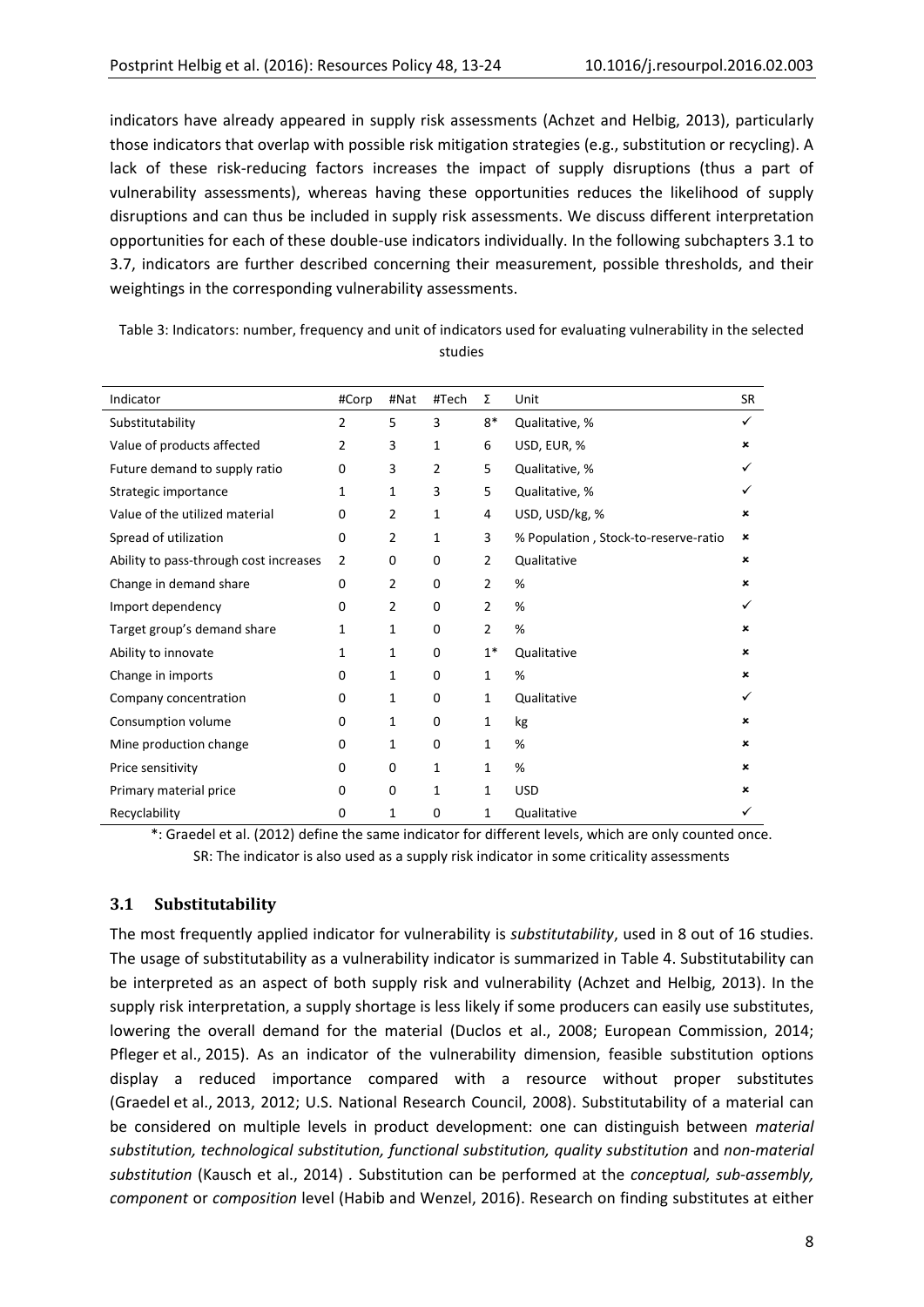level is also a frequently proposed policy recommendation for resources evaluated as critical. Consequently, multiple projects at the national or global level are conducted, such as the European CRM\_InnoNet "Substitution of Critical Raw Materials". Some projects focus on obtaining the use of an application by either type of substitution (CRM\_InnoNet, 2015). Other projects aim for the substitution of certain raw materials in specific technologies (Graedel et al., 2013). Examples of the substitution of raw materials can be the use of aluminum instead of copper for wires or the recent research and development efforts concerning rare earth free permanent magnets – for example, for electric vehicles.

Although there are remarkable efforts to quantify the potential of substitution, so far there is no generic approach to evaluate the substitutability of a raw material. All studies used expert opinions to estimate substitutability, mostly on a four- or five-point rating scale. Most of these estimations were nontransparent and therefore cannot easily be adapted or improved by future criticality approaches. The Yale University research group published a comprehensive summary of potential substitutes for 62 different metals in all their major uses (Graedel et al., 2013).

Graedel et al. (2012) divide the indicator substitutability into four equally weighted sub-indicators. These four substitutability indicators of Graedel et al. (2012) together are weighted the highest of all studies, with 33.3%, whereas Erdmann et al. (2011) gave the substitutability only a 10% weight in their criticality assessment. Three of Graedel and colleagues' indicators are also the only indicators with a threshold given: substitutes showing twice the environmental impacts, price or net import reliance than the evaluated raw material are assessed with the highest possible vulnerability score.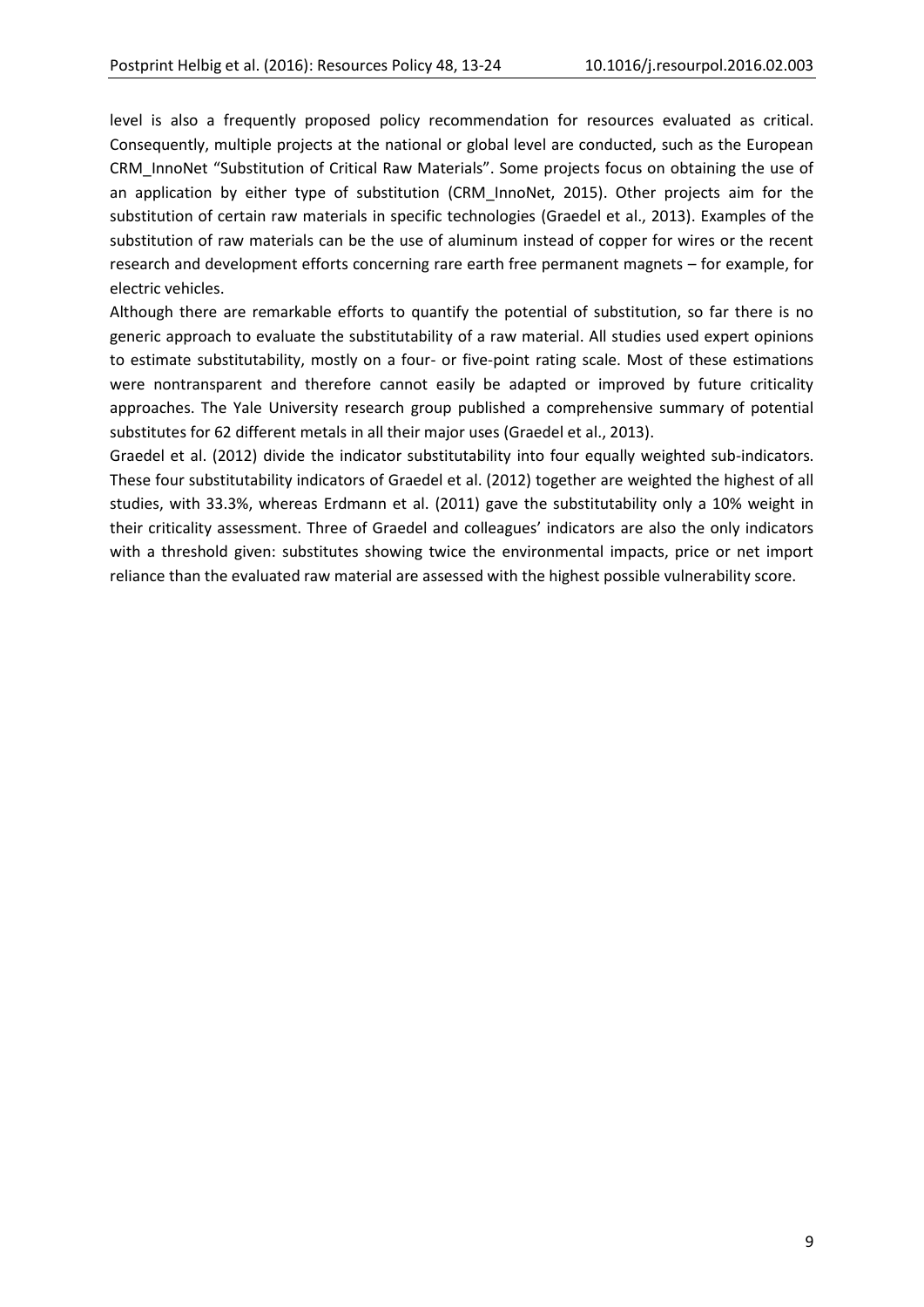<span id="page-10-0"></span>

| Criterion                                                                 | Measurement                                                              | Threshold                                      | Weight            | Study                                                    |
|---------------------------------------------------------------------------|--------------------------------------------------------------------------|------------------------------------------------|-------------------|----------------------------------------------------------|
| Availability of substitutes                                               | Expert opinion, 5-point rating<br>scale                                  | n/a                                            | 25.0%             | Duclos et al. (2008)                                     |
|                                                                           | Expert opinion, 4-point rating<br>scale                                  | n/a                                            | 25.0%             | US Department of<br>Energy (2011)                        |
|                                                                           | Expert opinion, 3-point rating<br>scale                                  | n/a                                            | not<br>aggregated | AEA Technology and<br>Defra (2010)                       |
|                                                                           | Expert opinion, 3-point rating<br>scale                                  | n/a                                            | not<br>aggregated | Parthemore (2011)                                        |
| Substitute performance                                                    | Expert opinion, 5-point rating<br>scale<br>weighted by application share | n/a                                            | 8.3%              | Graedel et al. (2012)<br>corporate, national &<br>global |
| Substitutability, technical<br>& economical                               | Expert opinion, 4-point rating<br>scale<br>weighted by application share | n/a                                            | not<br>aggregated | Gandenberger et al.<br>(2012)                            |
|                                                                           | Expert opinion, 4-point rating<br>scale                                  | n/a                                            | 10.0%             | Erdmann et al. (2011)                                    |
| Share of products for<br>which substitution is<br>difficult or impossible | Expert opinion, (%)                                                      | n/a                                            | n/a               | U.S. National<br><b>Research Council</b><br>(2008)       |
| Substitute availability                                                   | Supply risk value of the<br>substitute                                   | n/a                                            | 8.3%              | Graedel et al. (2012)<br>corporate, national &<br>global |
| Environmental impact (EI)<br>ratio                                        | El (substitute)<br>$ER = 50 \times$<br>El (raw material)                 | Capped at twice the<br>environmental<br>impact | 8.3%              | Graedel et al. (2012)<br>corporate & national            |
| Price ratio (PR)                                                          | price (substitute)<br>$PR = 50 \times$<br>price (raw material)           | Capped at twice the<br>price                   | 8.3%              | Graedel et al. (2012)<br>corporate & global              |
| Net import reliance (IR)<br>ratio                                         | IR (substitute)<br>$IRR = 50 \times$<br>IR (raw material)                | Capped at twice the<br>import reliance         | 8.3%              | Graedel et al. (2012)<br>national                        |

Table 4: Usage of *substitutability* as a vulnerability indicator

#### **3.2 Product value**

In six studies, the *value of the products affected* by a possible supply disruption is used as an indicator for vulnerability, as seen in [Table 5.](#page-11-0) This indicator assesses the potential damage of a total supply disruption of a resource, considering only the occurrence of each raw material in a product but not the quantity. To place the exposed revenue in relation, it is often compared to the total economic output of a national economy or a company. Beylot and Villeneuve (2015) additionally quantify the value added of services dependent on the metal supply based on a hybrid monetary physical input-output analysis. Part of their result is a comparison of the product-specific contribution to the total metal requirement with the share of product value added. Their calculation of the final *national economic importance* of a material is debatable because the index negatively correlates with the number of products and services utilizing the material. Another emerging problem with quantifying the value of products affected can be the difficulty of obtaining data on product composition. For companies in the IT industry, copper will likely be included in all their products; this information is well known, and therefore, the value of products affected by a copper supply disruption is close to the total value of the products. At the same time, it may be difficult to assess which products include spice metals such as platinum group metals, at least unless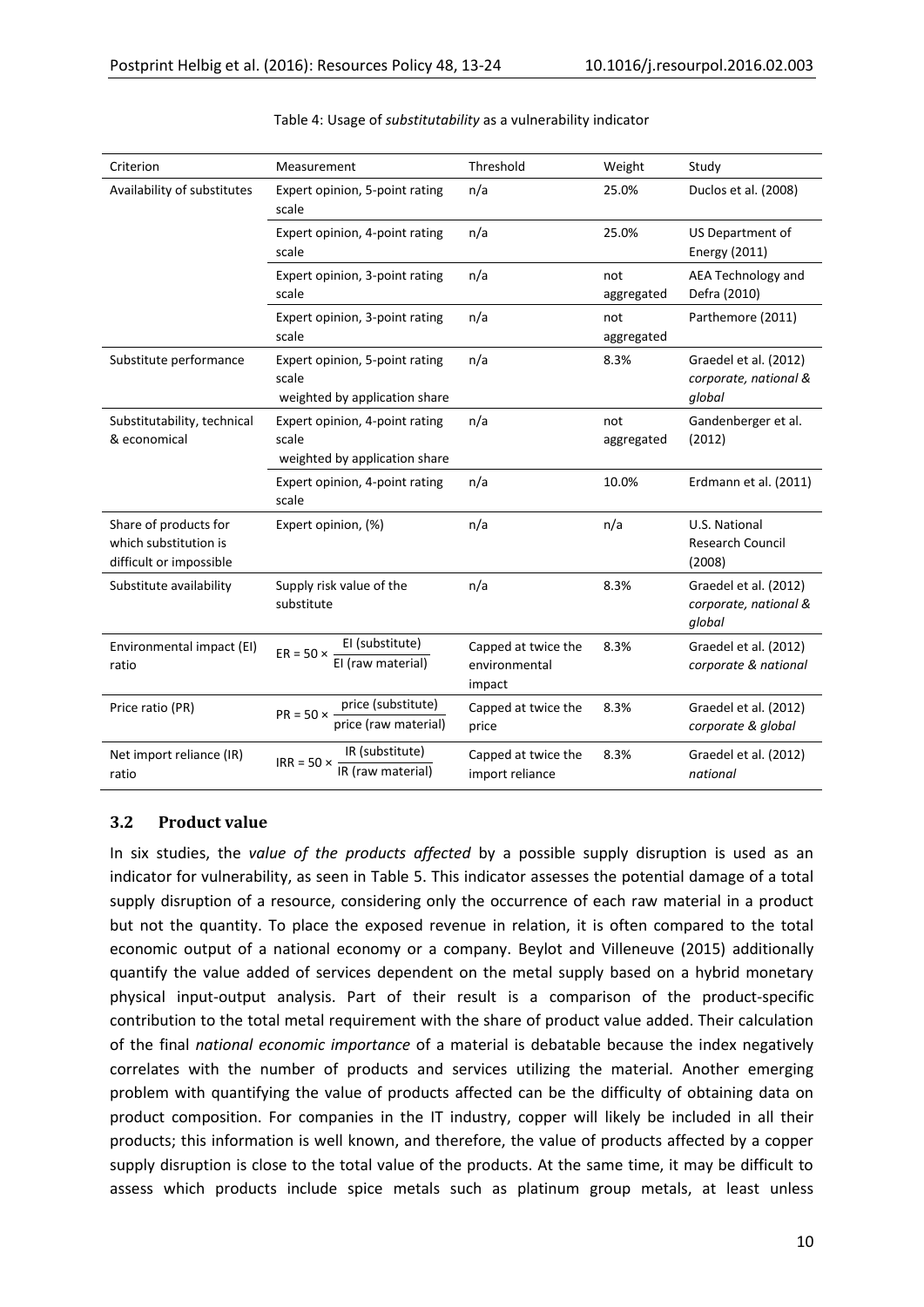environmental regulations (e.g., REACH or RoHS) or socio-political regulations (e.g., Dodd-Frank-Act) apply to these elements.

The value of products affected can be critical in assessing vulnerability; for example, the European Commission used the *value of products affected*, referring to the GDP of Europe as its only vulnerability indicator (European Commission, 2014). Graedel et al. (2012) weighted this indicator as only 11.1% in their vulnerability assessment. Graedel et al. (2012) classifies a metal as highly critical for a company whenever more than 5% of the revenue is dependent on that resource.

<span id="page-11-0"></span>

| Criterion            | Measurement                                                      | Threshold                           | Weight            | Study                              |  |  |
|----------------------|------------------------------------------------------------------|-------------------------------------|-------------------|------------------------------------|--|--|
| Value of<br>products | $\sum_s$ share of consumption(s) xvalue added(s)<br>GDP (Europe) | n/a                                 | 100.0%            | European<br>Commission (2014)      |  |  |
| affected             | Total revenue of affected products                               | Threshold not<br>transparent        | 25.0%             | Duclos et al. (2008)               |  |  |
|                      | Total revenue share of affected products                         | > 5% rated with<br>max. criticality | 11.1%             | Graedel et al.<br>(2012) corporate |  |  |
|                      | Total production value                                           | n/a                                 | not<br>aggregated | Gandenberger et al.<br>(2012)      |  |  |
|                      | Economic value by sector                                         | n/a                                 | not<br>aggregated | Goe and Gaustad<br>(2014)          |  |  |
|                      | Total value added of products & services by<br>metal             | n/a                                 | not<br>aggregated | Beylot and<br>Villeneuve (2015)    |  |  |

Table 5: Studies using the *value of products affected* as the vulnerability indicator

s = megasector

#### **3.3 Future demand**

In 5 out of 16 studies, the *ratio between the future demand and current or recent supply* has been used as an indicator for vulnerability. In all five cases, the assessments were at the national or technological level. [Table 6](#page-12-0) presents an overview of the usage of this indicator in criticality assessments. This indicator differs from most of the other indicators in that the value is based on future prospects and not on present or historical data. The general conception is that "ramp-up" materials are of particular importance, whether for a national economy or a technology that is meant to be implemented on a wide scale, such as low-carbon energy or resource-efficient technologies. A limited availability of essential raw materials can become an enormous problem for the rollout of emerging technologies, such as PV solar cells (Kavlak et al., 2015). For a national economy or strategy, this can be considered as more important than handling supply disruptions of existing technologies and widely utilized materials. This indicator has also been used as a measure for supply risk with a reversed interpretation: Reliance on future technology materials is a threat for technologies, whereas emerging technologies with their rapid demand growth can also be a problem for continuous raw material supply. Today, most emerging technologies rely on spice metals or companion metals (Angerer et al., 2009).

Erdmann et al. (2011) adopted the method of Angerer et al. (2009) and reported a demand impulse of over 200% until 2030, the highest vulnerability rating. Whereas Angerer et al. (2009) used the ratio between the future demand and the current or recent supply as the only indicator, Erdmann etal. (2011) weighted the indicator as 20%. All the other studies do not provide a threshold or weight for this indicator.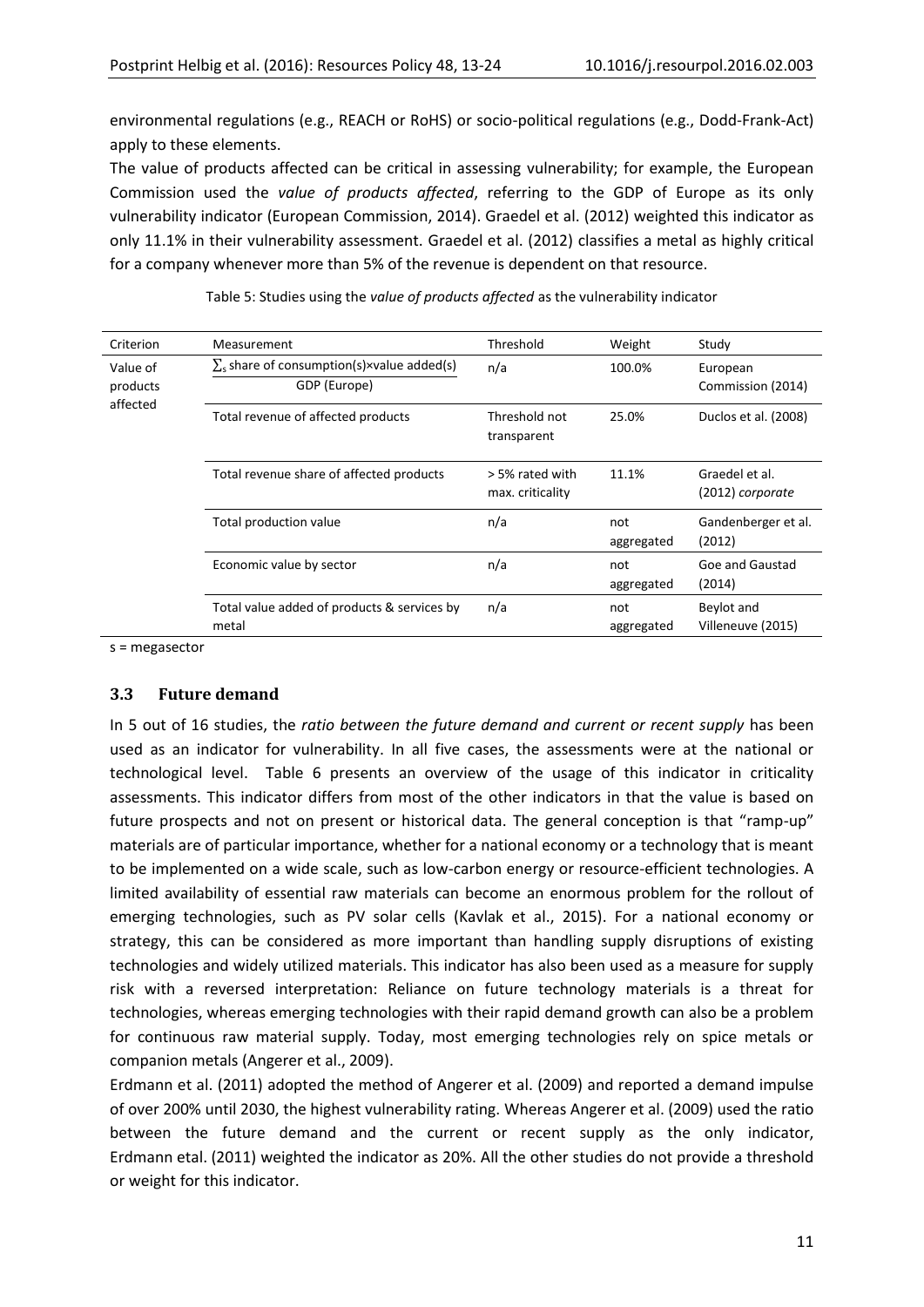<span id="page-12-0"></span>

| Criterion | Measurement                                 | Threshold                          | Weight             | Study                                           |
|-----------|---------------------------------------------|------------------------------------|--------------------|-------------------------------------------------|
| Future    | 2030 demand from future technologies        | n/a                                | 100.0%             | Angerer et al. (2009)                           |
| demand    | 2006 supply                                 | $\geq$ 200% demand<br>impulse 2030 | 20.0%              | Erdmann et al. (2011)                           |
|           | EU Energy Road map 2050, own<br>calculation | n/a                                | not<br>aggregated  | Moss et al. (2013)                              |
|           | Expert opinion                              | n/a                                | not<br>transparent | U.S. National Research<br><b>Council (2008)</b> |
|           | Qualitative assessment                      | n/a                                | not<br>aggregated  | Parthemore (2011)                               |

Table 6: Studies using the *future demand to supply ratio* as the vulnerability indicator

#### **3.4 Strategic importance**

In 5 of the 16 considered studies, the so-called *strategic importance* of the raw material is used as an indicator for raw material vulnerability. [Table 7](#page-12-1) gives an overview of the usage of this indicator. Strategic importance is either taken as an indicator evaluating raw material needs arising from strategic future technologies or as an indicator assessing future raw material needs to secure the status of a country. Three of the five studies examined national strategies toward clean energy technologies. Whereas Roelich et al. (2014) and Simon et al. (2014) investigated the rollout of a certain technology, the US Department of Energy (2011) considered *clean energy demand* to be a strategic goal and assessed the raw materials necessary to serve this strategic demand. Parthemore (2011) examined the raw materials for the US government's most important defense and energy requirements. Only Graedel used this indicator in connection with future revenue that is at risk of resource scarcity. The high weighting (50% to 100%) of this indicator by three of the examined studies is remarkable; by contrast, Graedel et al. (2012) weighted it with only 11.1%. No particular thresholds for the interpretation of strategic importance were given by any study.

<span id="page-12-1"></span>

| Criterion               | Measurement                                                                                         | Threshold | Weight            | Study                                       |
|-------------------------|-----------------------------------------------------------------------------------------------------|-----------|-------------------|---------------------------------------------|
| Strategic<br>importance | weight share in active material<br>importance (expert judgement) ×<br>specific capacity of material | n/a       | 100.0%            | Simon et al.<br>(2014)                      |
|                         | goal certain technology<br>goal sensitivity $=$<br>goal green energy overall                        | n/a       | 50.0%             | Roelich et al.<br>(2014)                    |
|                         | Expert opinion, 4-point rating scale                                                                | n/a       | 11.1%             | Graedel et al.<br>(2012)<br>corporate       |
|                         | Qualitative assessment                                                                              | n/a       | not<br>aggregated | Parthemore<br>(2011)                        |
| Clean energy<br>demand  | deployment x market share x material intensity                                                      | n/a       | 75.0%             | <b>US Department</b><br>of Energy<br>(2011) |

Table 7: Studies using *strategic importance* as the vulnerability indicator

#### **3.5 Material value**

In 4 studies, the *value of the utilized material* has been considered as an indicator for raw material vulnerability, for which [Table 8](#page-13-0) gives an overview. Compared with the indicators described before, the value of the utilized material is easier to quantify, as data can be directly collected from corporate or economic statistics. Only if composite materials or products are purchased (for which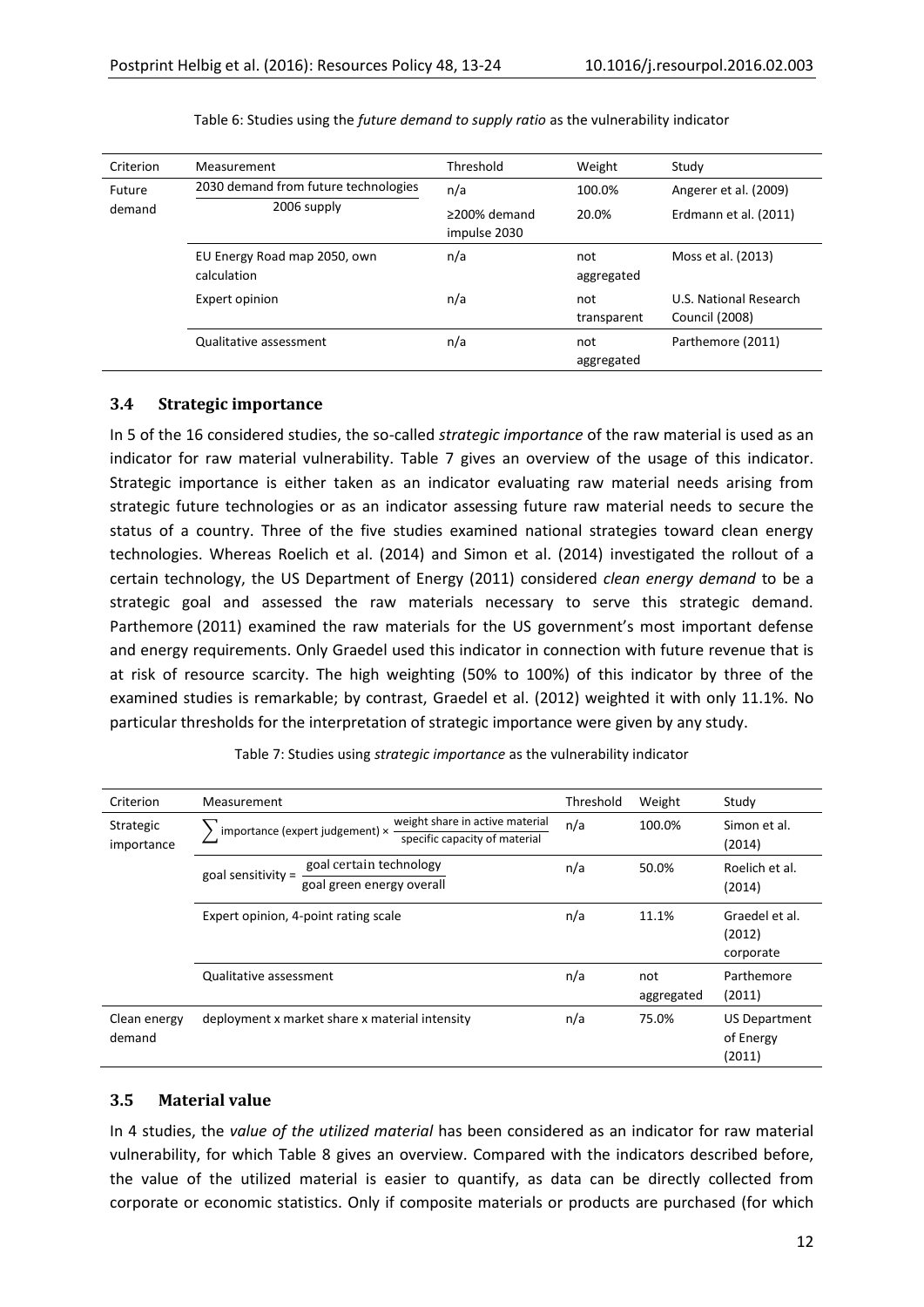their composition may be unknown), data collection may become more problematic. In contrast with the indicator *value of products affected*, this indicator implies that a supply shortage will lead to increased raw material prices rather than a physical supply disruption. The considered risk is not decreasing revenue, but rather increasing material costs caused by supply restrictions.

Only Graedel et al. (2012) give a threshold and a weighting for this indicator: Raw materials with a 0.1% value share concerning the national GDP are considered to have the highest criticality, accounting for one-sixth of the total vulnerability assessment in the national scope. In the study of Duclos et al. (2008), the value of the utilized material is not used as an indicator assessing the raw material vulnerability but as a bottleneck to prioritize the resources of interest. Therefore, this indicator is given a higher importance than all other indicators.

<span id="page-13-0"></span>

| Criterion                     | Measurement                               | Threshold                                  | Weight            | Study                                           |  |  |
|-------------------------------|-------------------------------------------|--------------------------------------------|-------------------|-------------------------------------------------|--|--|
| Value of utilized<br>material | metal price x apparent consumption<br>GDP | $\geq$ 0.1% rated with<br>max. criticality | 16.7%             | Graedel et al. (2012)<br>national               |  |  |
|                               | metal price x metal use                   | n/a                                        | bottleneck        | Duclos et al. (2008)                            |  |  |
|                               | US consumption in USD 2006                | n/a                                        | n/a               | U.S. National Research<br><b>Council (2008)</b> |  |  |
|                               | US consumption in USD                     | n/a                                        | not<br>aggregated | Goe and Gaustad<br>(2014)                       |  |  |

Table 8: Studies using the *value of the utilized material* as the vulnerability indicator

### **3.6 Spread of utilization**

*Spread of utilization* is used by three studies with the highest weighting given by Graedel et al. (2012) on the *global* level, which is displayed in [Table 9](#page-13-1) (Erdmann et al., 2011; Graedel et al., 2012; Harper et al., 2014). For the methodology of the Yale University working group, the approximation of this indicator established by Graedel et al. (2012) was replaced by the indicator *material assets* (MA), implemented by Harper et al. (2014). The indicator material asset considers that a resource can be of higher importance for the population of a certain country compared with the rest of the world. Erdmann et al. (2011) named the indicator the *sensitivity of the value chain* and assessed the extent of a resource crisis on the German economy on a four-point rating scale by experts. The weighting of the spread of utilization in the vulnerability assessments varies between 16.7% in the national perspective of Graedel et al. (2012) and 50% in its global perspective. No specific thresholds were given by any of the studies.

<span id="page-13-1"></span>

| Criterion                | Measurement                                                                                                                                     | Threshold | Weight | Study                             |
|--------------------------|-------------------------------------------------------------------------------------------------------------------------------------------------|-----------|--------|-----------------------------------|
| Spread of<br>utilization | Expert opinion, 4-point rating scale                                                                                                            | n/a       | 25.0%  | Erdmann et al.<br>(2011)          |
|                          | n<br>population utilizing end-use(i)xmaterial share end-use(i)<br>$i=0$                                                                         | n/a       | 16.7%  | Graedel et al.<br>(2012) national |
|                          |                                                                                                                                                 | n/a       | 50.0%  | Graedel et al.<br>(2012) global   |
| Material assets          | $\left(\frac{\text{mational per capita in use stock}}{\text{global in use stock + reserves}} \times 10^{12} + 1\right) \times 40$<br>$log_{10}$ | n/a       | 16.7%  | Harper et al. (2014)<br>national  |

Table 9: Studies using *spread of utilization* as the vulnerability indicator

i: material of interest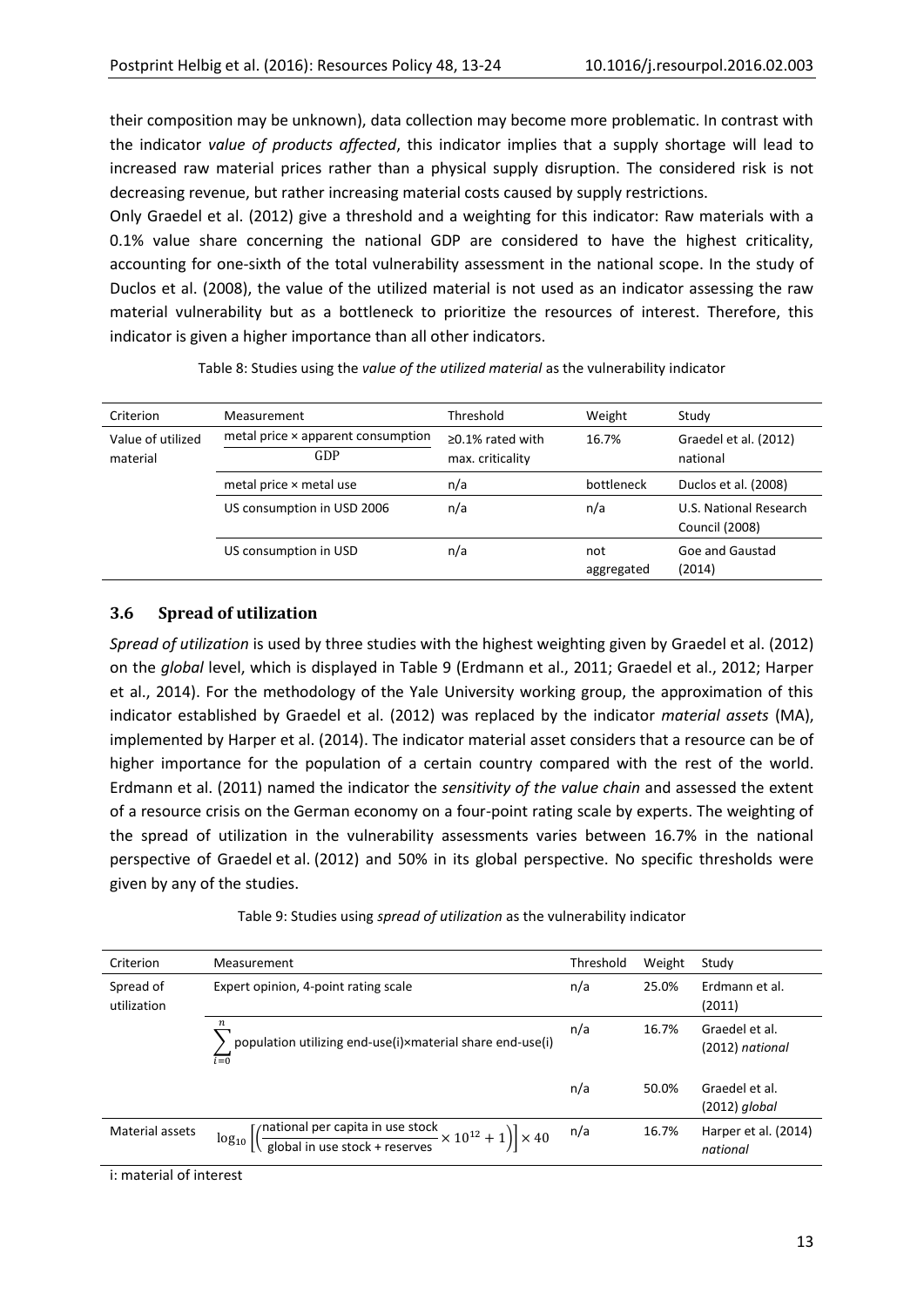#### **3.7 Occasionally used indicators**

There are twelve more vulnerability indicators that are used by a maximum of two different criticality assessments, all of them listed in [Table 3.](#page-8-0) For these indicators, an affiliation with one of the six previously mentioned indicator groups or an additional indicator group was not identified. Rare utilization of an indicator does not necessarily mean low quality. It is also possible that the indicator has a narrowed focus or that it has just recently been added to the list of possible vulnerability indicators and might be used more frequently in subsequent assessments. Four indicators were used twice in the 16 criticality studies: the *ability to pass-through cost increases*, the *change in demand share,* the *import dependence* and the *target group's demand share*.

The *ability to pass-through cost increases* was used by two studies to evaluate corporate vulnerability (Duclos et al., 2008; Graedel et al., 2012). In both studies, this indicator is assessed by a qualitative expert opinion. The indicator evaluates the corporate possibility to pass material cost increases to their customers. Price asymmetries in which some market players can obtain a resource cheaper than others make it difficult to pass cost increases to customers. The *change in demand share* was used by two studies to evaluate the change in a resource demand compared with the global resource demand over a certain period (Erdmann et al., 2011; Hatayama and Tahara, 2015). Hatayama and Tahara (2015) implemented a second indicator belonging to this category, the *domestic demand growth for specific uses*. Changes in the resource demand for specific technologies indicate raw material vulnerability. The *import dependence* was used to evaluate the vulnerability of countries by two different studies (Graedel et al., 2012; Parthemore, 2011). Graedel et al. (2012) calculate the net import reliance by accounting material flows of a country, including imports, exports, and stock changes in comparison with the apparent consumption. The *target group's demand share* was used by two studies to assess the importance of a material on either the national or corporate level compared with the global demand (Duclos et al., 2008; Erdmann et al., 2011). Erdmann et al. (2011) argue that a high demand share of a certain material compared with the global demand indicates the importance of a material for a country. This indicator does not consider the fact that industrial sectors utilizing the material can be relatively unimportant to the national economy.

All other indicators are used by only one of the mentioned studies. The *ability to innovate* was implemented by Graedel et al. (2012) for evaluating the resource vulnerability of companies and nations. This indicator evaluates a company or country as a whole but does not help to evaluate the importance of a single material. The *change in imports* was used for assessing the resource vulnerability of countries. This indicator measures the change in dependence from foreign resource suppliers (Erdmann et al., 2011). The *country concentration* was used for evaluating the US dependence on foreign resource suppliers. It is argued that resource supply can be used as a political instrument for placing a country under pressure (Parthemore, 2011). In other criticality studies, this indicator can be utilized for evaluating the supply risk (Achzet and Helbig, 2013). The *consumption volume* was used to assess the material vulnerability of Great Britain (AEA Technology and Defra, 2010). This indicator employs absolute values in the assessment and does not make any difference in the considered materials. For example, fish consumption in an economy is compared with the demand for rare earth elements, which is difficult to interpret, as the assessment follows a mass-based approach. *Mine production change* was used once as an indicator assessing the global raw material demand change (Hatayama and Tahara, 2015). *Price sensitivity* was used as a technology specific indicator for evaluating the share of costs of a certain resource in a technology (Roelich et al., 2014). This indicator, which is particularly helpful on the technological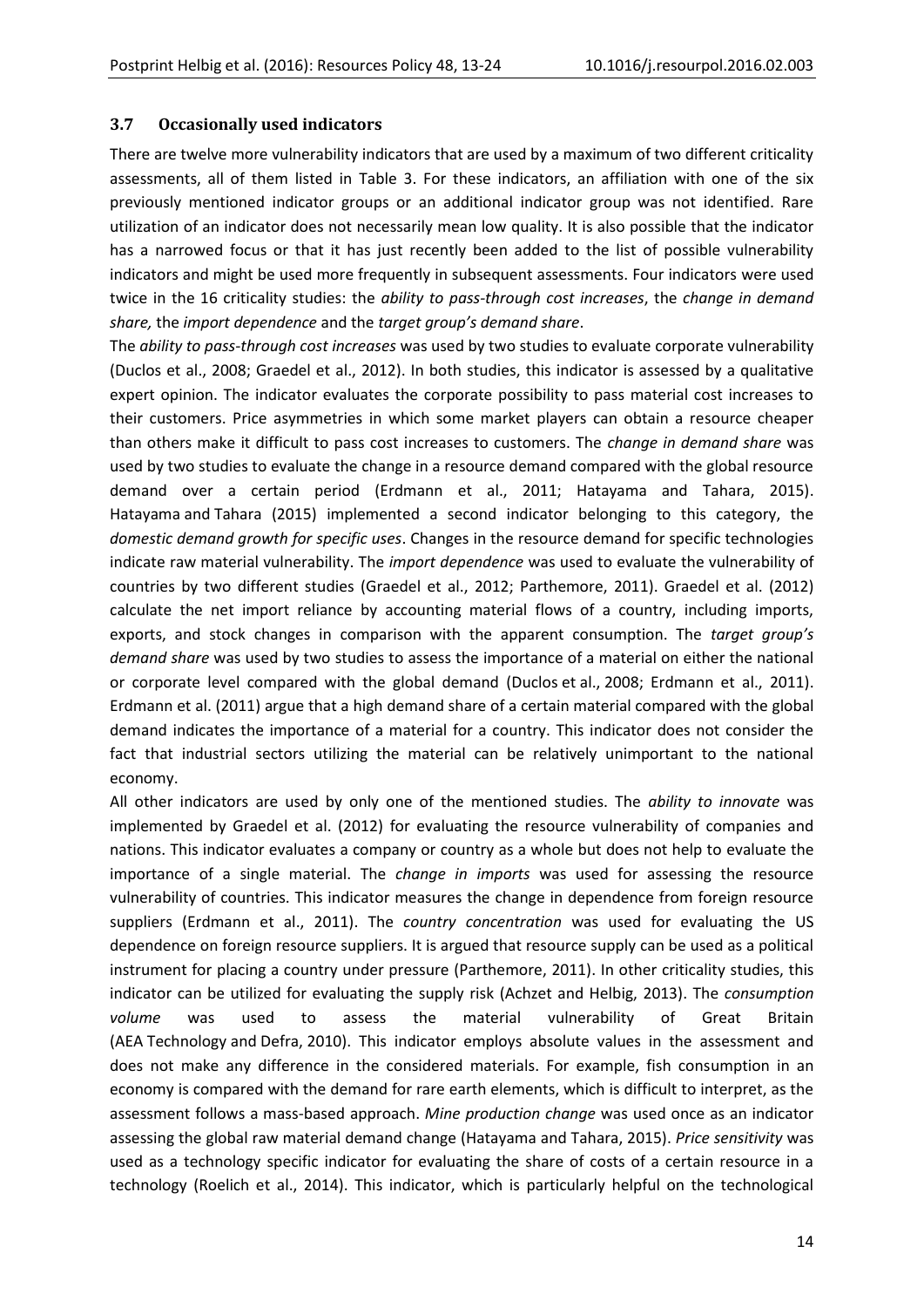level, assesses the impact of a raw material price increase on the overall price of a technology. The material price development of a technology is highly significant for any technology rollout scenarios. Consequently, this indicator helps to assess whether the rollout can be affected strongly by price changes in certain raw materials. The *primary material price* was considered by one study for evaluating the resource vulnerability of different photovoltaic technologies. However, the primary material price in USD/kg does not provide information regarding the consumption volume and the contribution to the overall price of a technology. *Recyclability* was used by one study to evaluate the raw material vulnerability of the US (Parthemore, 2011), while several other studies used recyclability for evaluating the supply risk of a raw material (Achzet and Helbig, 2013).

## **4 Case study**

Throughout the 16 considered studies on resource criticality, 20 separate assessments were performed. The Yale University working group performed assessments with different scopes; the US Department of Energy, with different time horizons. The vulnerability results can vastly differ based on the scope, time horizon and target of each study. Approximately 100 different raw materials and natural resources were assessed in the examined 20 assessments. Figure 3 gives an overview of the final results of elements that were considered in at least five different assessments. The color indicates the final vulnerability value calculated by each assessment, after a linear normalization of all results, with red colors representing high vulnerability and blue colors low vulnerability. Gray cells imply that no final vulnerability values were calculated by the corresponding study or that the given value could not be normalized and hence is not comparable to other results. Groups were identified in which some studies did not distinguish between contained raw materials, such the rare earth elements or the platinum group metals. Due to diverging study scopes, assessment targets and reference years, the comparison between results and interpretation requires caution. The specific characteristics of each study can lead to deviating vulnerability values. The results of individual vulnerability indicators are exemplified by two metals: The mass metal copper and the rare earth element neodymium are sometimes represented by the rare earth element group or by the light rare earths. The case study also serves to demonstrate data acquisition.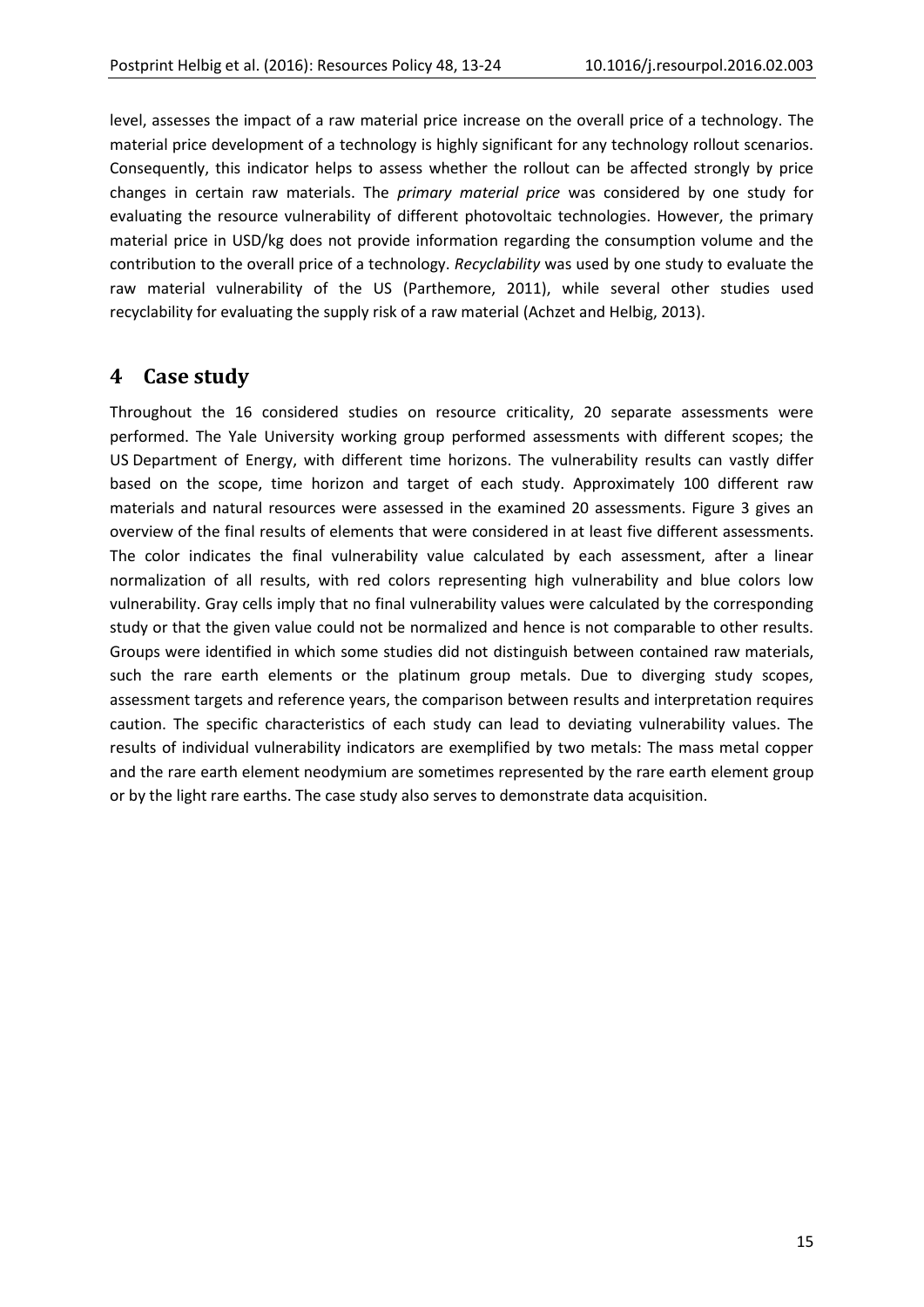|                       |                           |              |                                          | Corporate             |                                | National                        |                       |                          |                            |                       |                       | Technological              |                              |                          |                                              |                                |                              |                                                                 |                       |                                   |                        |                       |                                                                    |
|-----------------------|---------------------------|--------------|------------------------------------------|-----------------------|--------------------------------|---------------------------------|-----------------------|--------------------------|----------------------------|-----------------------|-----------------------|----------------------------|------------------------------|--------------------------|----------------------------------------------|--------------------------------|------------------------------|-----------------------------------------------------------------|-----------------------|-----------------------------------|------------------------|-----------------------|--------------------------------------------------------------------|
|                       |                           |              |                                          | Graedel et al. (2012) | U.S. National Research Council | AEA Technology and Defra (2010) | Erdmann et al. (2011) |                          | Gandenberger et al. (2012) | Graedel et al. (2012) | Graedel et al. (2012) | European Commission (2014) | Beylot and Villeneuve (2015) | Hatayama & Tahara (2015) | Angerer et al. (2009)<br>Future technologies | US Department of Energy (2011) | US, Clean energy, short term | US Department of Energy (2011)<br>US, Clean energy, medium term | Graedel et al. (2012) | EU, Decarbonisation energy sector | Goe and Gaustad (2014) | Roelich et al. (2014) | Simon et al. (2014)<br><i>Electrochemical energy storage syst.</i> |
| Group                 | Element                   | Symbol       | Duclos et al. (2008)<br>General Electric | corporate             | (2008) USA                     | ŬК                              | Germany               | Parthemore (2011)<br>USA | Germany                    | USA                   | China                 | EU                         | France                       | Japan                    |                                              |                                |                              |                                                                 | global                | Moss et al. (2013)                | US, Photovoltaics      |                       | Low carbon energy                                                  |
|                       | Copper                    | Cu           |                                          |                       |                                |                                 |                       |                          |                            |                       |                       |                            |                              |                          |                                              |                                |                              |                                                                 |                       |                                   |                        |                       |                                                                    |
|                       | Indium                    | In           |                                          |                       |                                |                                 |                       |                          |                            |                       |                       |                            |                              |                          |                                              |                                |                              |                                                                 |                       |                                   |                        |                       |                                                                    |
|                       | Tellurium                 | Te           |                                          |                       |                                |                                 |                       |                          |                            |                       |                       |                            |                              |                          |                                              |                                |                              |                                                                 |                       |                                   |                        |                       |                                                                    |
|                       | Cobalt                    | Co           |                                          |                       |                                |                                 |                       |                          |                            |                       |                       |                            |                              |                          |                                              |                                |                              |                                                                 |                       |                                   |                        |                       |                                                                    |
|                       | Gallium                   | Ga           |                                          |                       |                                |                                 |                       |                          |                            |                       |                       |                            |                              |                          |                                              |                                |                              |                                                                 |                       |                                   |                        |                       |                                                                    |
|                       | Niobium                   | Nb           |                                          |                       |                                |                                 |                       |                          |                            |                       |                       |                            |                              |                          |                                              |                                |                              |                                                                 |                       |                                   |                        |                       |                                                                    |
|                       | Lithium                   | Li           |                                          |                       |                                |                                 |                       |                          |                            |                       |                       |                            |                              |                          |                                              |                                |                              |                                                                 |                       |                                   |                        |                       |                                                                    |
|                       | Silver                    | Ag           |                                          |                       |                                |                                 |                       |                          |                            |                       |                       |                            |                              |                          |                                              |                                |                              |                                                                 |                       |                                   |                        |                       |                                                                    |
|                       | Tin                       | Sn           |                                          |                       |                                |                                 |                       |                          |                            |                       |                       |                            |                              |                          |                                              |                                |                              |                                                                 |                       |                                   |                        |                       |                                                                    |
|                       | Manganese                 | Mn           |                                          |                       |                                |                                 |                       |                          |                            |                       |                       |                            |                              |                          |                                              |                                |                              |                                                                 |                       |                                   |                        |                       |                                                                    |
|                       | Nickel                    | Ni           |                                          |                       |                                |                                 |                       |                          |                            |                       |                       |                            |                              |                          |                                              |                                |                              |                                                                 |                       |                                   |                        |                       |                                                                    |
|                       | Tantalum                  | Ta           |                                          |                       |                                |                                 |                       |                          |                            |                       |                       |                            |                              |                          |                                              |                                |                              |                                                                 |                       |                                   |                        |                       |                                                                    |
|                       | Selenum                   | Se           |                                          |                       |                                |                                 |                       |                          |                            |                       |                       |                            |                              |                          |                                              |                                |                              |                                                                 |                       |                                   |                        |                       |                                                                    |
|                       | Chromium                  | Cr           |                                          |                       |                                |                                 |                       |                          |                            |                       |                       |                            |                              |                          |                                              |                                |                              |                                                                 |                       |                                   |                        |                       |                                                                    |
|                       | Germanium                 | Ge           |                                          |                       |                                |                                 |                       |                          |                            |                       |                       |                            |                              |                          |                                              |                                |                              |                                                                 |                       |                                   |                        |                       |                                                                    |
|                       | Gold                      | Au           |                                          |                       |                                |                                 |                       |                          |                            |                       |                       |                            |                              |                          |                                              |                                |                              |                                                                 |                       |                                   |                        |                       |                                                                    |
|                       | Iron/ Iron ore            | Fe/FeO       |                                          |                       |                                |                                 |                       |                          |                            |                       |                       |                            |                              |                          |                                              |                                |                              |                                                                 |                       |                                   |                        |                       |                                                                    |
|                       | Zinc                      | Zn           |                                          |                       |                                |                                 |                       |                          |                            |                       |                       |                            |                              |                          |                                              |                                |                              |                                                                 |                       |                                   |                        |                       |                                                                    |
|                       | Aluminium                 | $\mathsf{A}$ |                                          |                       |                                |                                 |                       |                          |                            |                       |                       |                            |                              |                          |                                              |                                |                              |                                                                 |                       |                                   |                        |                       |                                                                    |
|                       | Molybdenum                | Mo           |                                          |                       |                                |                                 |                       |                          |                            |                       |                       |                            |                              |                          |                                              |                                |                              |                                                                 |                       |                                   |                        |                       |                                                                    |
|                       | Rhenium                   | Re           |                                          |                       |                                |                                 |                       |                          |                            |                       |                       |                            |                              |                          |                                              |                                |                              |                                                                 |                       |                                   |                        |                       |                                                                    |
|                       | Tungsten                  | W            |                                          |                       |                                |                                 |                       |                          |                            |                       |                       |                            |                              |                          |                                              |                                |                              |                                                                 |                       |                                   |                        |                       |                                                                    |
|                       | Rare Earth Elements Light | LREE         |                                          |                       |                                |                                 |                       |                          |                            |                       |                       |                            |                              |                          |                                              |                                |                              |                                                                 |                       |                                   |                        |                       |                                                                    |
|                       | Praseodymium              | Pr           |                                          |                       |                                |                                 |                       |                          |                            |                       |                       |                            |                              |                          |                                              |                                |                              |                                                                 |                       |                                   |                        |                       |                                                                    |
|                       | Neodymium                 | Nd           |                                          |                       |                                |                                 |                       |                          |                            |                       |                       |                            |                              |                          |                                              |                                |                              |                                                                 |                       |                                   |                        |                       |                                                                    |
|                       | Dysprosium                | Dy           |                                          |                       |                                |                                 |                       |                          |                            |                       |                       |                            |                              |                          |                                              |                                |                              |                                                                 |                       |                                   |                        |                       |                                                                    |
|                       | Cerium                    | Ce           |                                          |                       |                                |                                 |                       |                          |                            |                       |                       |                            |                              |                          |                                              |                                |                              |                                                                 |                       |                                   |                        |                       |                                                                    |
|                       | Europium                  | Eu           |                                          |                       |                                |                                 |                       |                          |                            |                       |                       |                            |                              |                          |                                              |                                |                              |                                                                 |                       |                                   |                        |                       |                                                                    |
|                       | Lanthanum                 | La           |                                          |                       |                                |                                 |                       |                          |                            |                       |                       |                            |                              |                          |                                              |                                |                              |                                                                 |                       |                                   |                        |                       |                                                                    |
|                       | Samarium                  | Sm           |                                          |                       |                                |                                 |                       |                          |                            |                       |                       |                            |                              |                          |                                              |                                |                              |                                                                 |                       |                                   |                        |                       |                                                                    |
|                       | Terbium                   | Tb           |                                          |                       |                                |                                 |                       |                          |                            |                       |                       |                            |                              |                          |                                              |                                |                              |                                                                 |                       |                                   |                        |                       |                                                                    |
|                       | Rare Earth Elements Heavy | HREE         |                                          |                       |                                |                                 |                       |                          |                            |                       |                       |                            |                              |                          |                                              |                                |                              |                                                                 |                       |                                   |                        |                       |                                                                    |
|                       | Yttrium                   | Y            |                                          |                       |                                |                                 |                       |                          |                            |                       |                       |                            |                              |                          |                                              |                                |                              |                                                                 |                       |                                   |                        |                       |                                                                    |
| Platinum Group Metals |                           | PGM          |                                          |                       |                                |                                 |                       |                          |                            |                       |                       |                            |                              |                          |                                              |                                |                              |                                                                 |                       |                                   |                        |                       |                                                                    |
|                       | Platinum                  | Pt           |                                          |                       |                                |                                 |                       |                          |                            |                       |                       |                            |                              |                          |                                              |                                |                              |                                                                 |                       |                                   |                        |                       |                                                                    |
|                       | Palladium                 | Pd           |                                          |                       |                                |                                 |                       |                          |                            |                       |                       |                            |                              |                          |                                              |                                |                              |                                                                 |                       |                                   |                        |                       |                                                                    |
|                       | Rhodium                   | Rh           |                                          |                       |                                |                                 |                       |                          |                            |                       |                       |                            |                              |                          |                                              |                                |                              |                                                                 |                       |                                   |                        |                       |                                                                    |
|                       |                           |              |                                          |                       |                                |                                 |                       |                          |                            |                       |                       |                            |                              |                          |                                              |                                |                              |                                                                 |                       |                                   |                        |                       |                                                                    |
|                       |                           |              |                                          |                       |                                | Low vulnerability               |                       |                          |                            |                       |                       |                            | High vulnerability           |                          |                                              | No aggregation                 |                              |                                                                 |                       |                                   |                        |                       |                                                                    |

Figure 3: Overview of the vulnerability assessment results of elements and element groups evaluated at least four times in the criticality assessments. Copper and neodymium are highlighted for the sake of the case study

[Table 10](#page-19-0) reveals that *substitutability* for the mass metal copper is considered in six of the contemplated studies. These studies mostly agree that substitutes exist for most copper applications. However, a substitution is often associated with a lower performance or a higher price. Substitutability values for neodymium and light rare earth elements achieve more critical values because the special advantages of REEs are rarely found in elements outside the REE family (Nassar et al., 2015). For copper, the poor performance of substitutes is a critical factor, while the environmental impact ratio is non-critical. For neodymium, the performance of the substitutes is the critical factor (Nassar et al., 2015, 2012). The U.S. National Research Council (2008) calculated that for 15% of the copper-based products, substitution is impossible, whereas for neodymium-based applications, this value is 44%. Erdmann et al. (2011) used values based on expert assessments that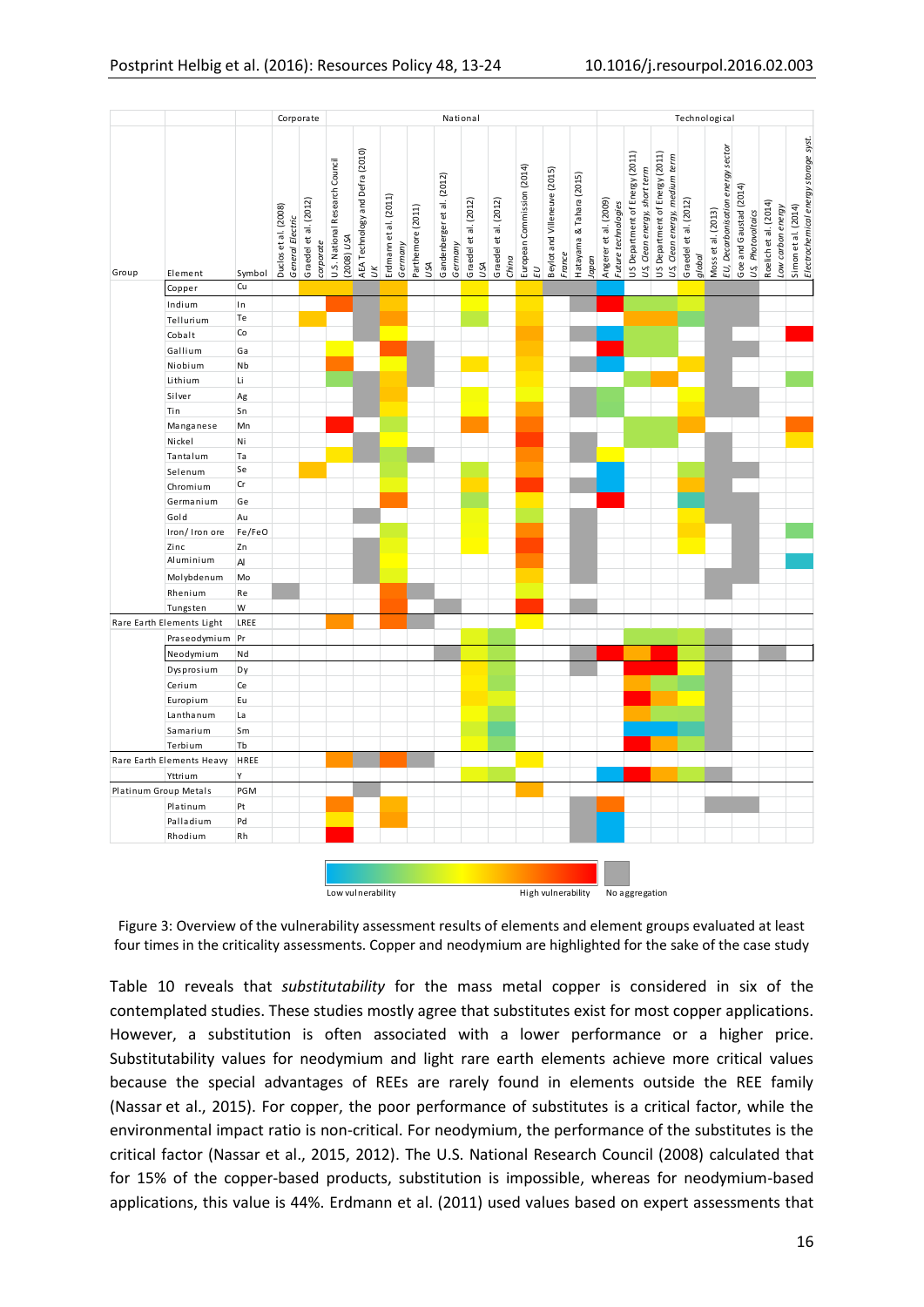were made for the European Commission (2014) study and used as a supply risk indicator in that assessment. AEA Technology and Defra (2010) estimated the substitutability of copper as unproblematic and also named possible substitutes for certain applications. They assess the situation for neodymium as more strained because substitutes show a lower performance. Parthemore (2011) generally agrees that a substitution of neodymium in the US is possible, whereas the US Department of Energy rates the substitutability as more strained (Parthemore, 2011; US Department of Energy, 2011).

The *future demand to supply ratio* of copper was assessed by four studies with consistently small vulnerability values, while all five studies that contemplated neodymium estimated the criticality in that context as high. Erdmann et al. (2011) derived their values from Angerer et al. (2009) and neodymium with the most critical value for the German economy. Angerer et al. (2009) stated that the copper demand from future technologies in 2030 will be approximately 24% and the neodymium demand approximately 382% of 2006's production. Moss et al. (2013) based their calculation on the EU Energy Roadmap 2050 and reckoned that the copper demand of decarbonization technologies is approximately 1% of the expected supply, whereas this value for neodymium rises to 8% (European Commission, 2015; Moss et al., 2013).

For copper and neodymium the indicator v*alue of the utilized material* was calculated by three studies. The mass metal copper is widely spread over nearly all industrial sectors, which leads to a high monetary consumption volume compared with the GDP. Therefore, this indicator is rated by high criticality values for copper, whereas neodymium is assessed as much less critical, as illustrated by the results of the Yale University working group (Nassar et al., 2015). For neodymium, they calculated this indicator separately for China. The neodymium-dependent industry in the US is small compared with the GDP, and the criticality thereby is almost rated as zero, while the same indicator for China is rated distinctly higher (Nassar et al., 2015). The second direct comparison leads to similar results. The US NRC calculates a value of 16.6 billion USD of utilized copper and above 1 billion USD for utilized neodymium in 2008 in the US (U.S. National Research Council, 2008). A study published six years later calculated 65.4 billion USD of utilized copper for the US and mentioned USGS as the data source (Goe and Gaustad, 2014).

The *value of affected products* for copper was evaluated by four studies, but only for one assessment in the case of neodymium. Nassar et al. (2012) introduced a hypothetical photovoltaic manufacturer for assessing corporate vulnerability. The challenge of this indicator is the data acquisition. Companies often do not know which material or what share of a material is used in a certain product or component. Certain companies and organizations are making efforts to overcome this problem by extending product data bases with material information, e.g., *The International Material Database System (IMDS)* of the automotive industry (IMDS Data, 2015). It would be a good practice to gain better information about the materials used in products because this information is also required for efficient recycling management. A direct comparison of the European Commission (2014) calculated similar values for neodymium and copper. Goe and Gaustad (2014) stated that 21% of the US GDP is dependent on copper, with the data derived from the US Bureau of Economic Analysis (Goe and Gaustad, 2014; U.S. Bureau of Economic Analysis, 2013). Beylot and Villeneuve (2015) introduced an indicator based on an *Input-Output Analysis*, in which services dependent on a raw material are considered in calculating the national economic importance. In the case of France, copper induces the generation of 1.869 billion euros of domestic value added. This value is calculated by an input-output analysis that also considers the value added by services (Beylot and Villeneuve,2015).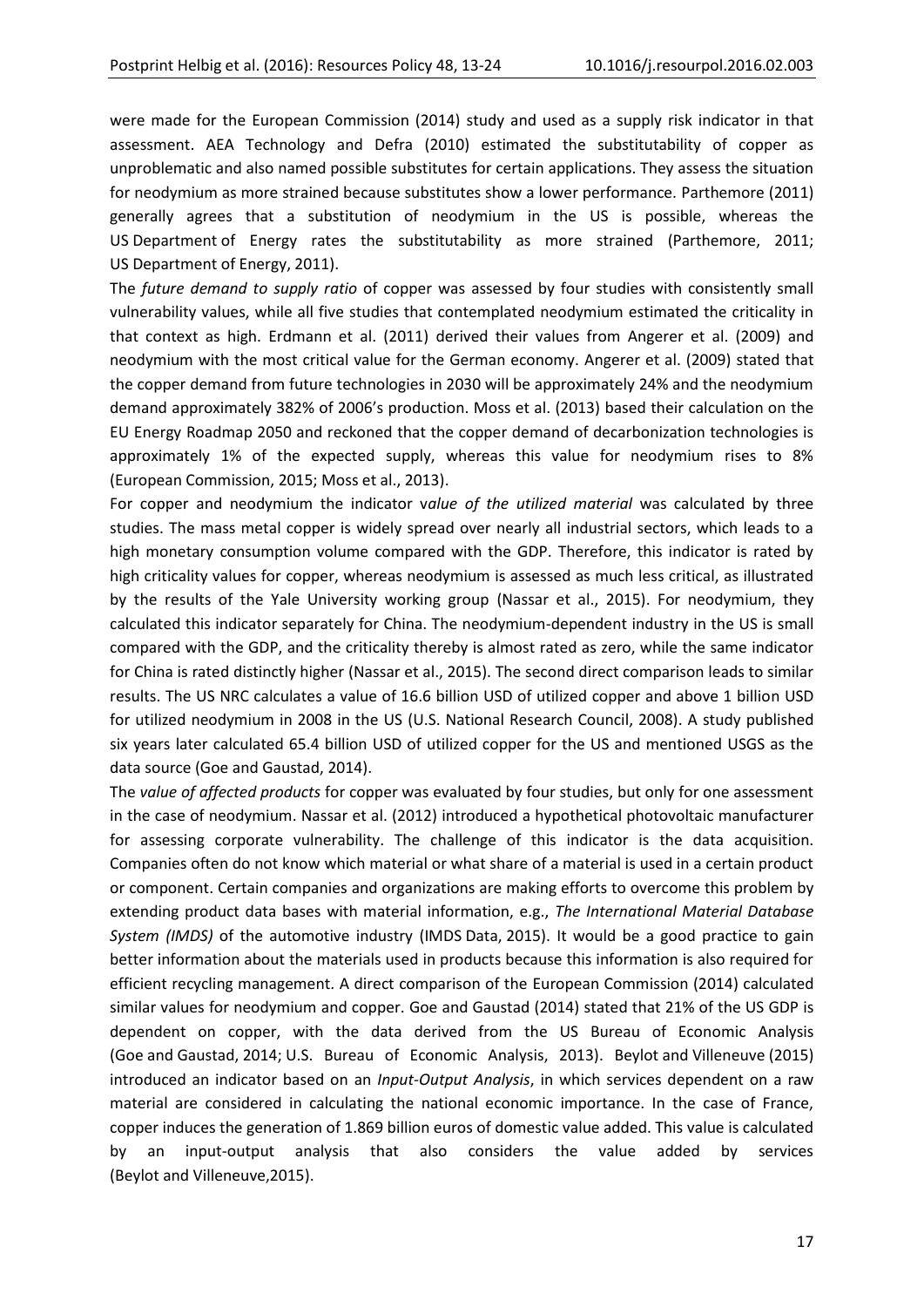The *strategic importance* of copper was calculated by Nassar et al. (2012) at the corporate level only. The criticality of the hypothetical photovoltaics manufacturer was rated in the medium range. This indicator was evaluated by three studies for neodymium, and in two of them, a higher criticality rating was given. Roelich et al. (2014) computed that, in 2015, 5% of the UK's rollout strategy of decarbonizing electricity generation is exposed to neodymium supply disruption. This value is calculated for every year until 2049, where 2045 achieves the highest value, with 28%. This prediction is based on a study from the Department for Energy and Climate Change (DECC), which developed the UK's pathway toward low carbon technologies (Department of Energy and Climate Change, 2011; Roelich et al., 2014). Parthemore (2011) agrees that neodymium is strategically important for the US (US Department of Energy, 2011).

Copper is virtually used in every area of life, particularly in industrial countries. Consequently, the indicator *spread of utilization* was assessed with the maximum possible criticality rating at the national level for Germany and the US (Erdmann et al., 2011; Nassar et al., 2012). Nassar et al. (2015) rated the indicator for neodymium three times more critical for the US than for China (35.8 to 10.9), but compared with copper, its values are still in the lower criticality range for both countries. By contrast, Erdmann et al. (2011) reported that neodymium is widely used in the German economy. The global spread of utilization, evaluated by Nassar et al. (2015), achieves very low values. This disparity might be attributed to the utilization of neodymium mainly in high-tech industries, whereas the utilization is more evenly spread in industrial countries.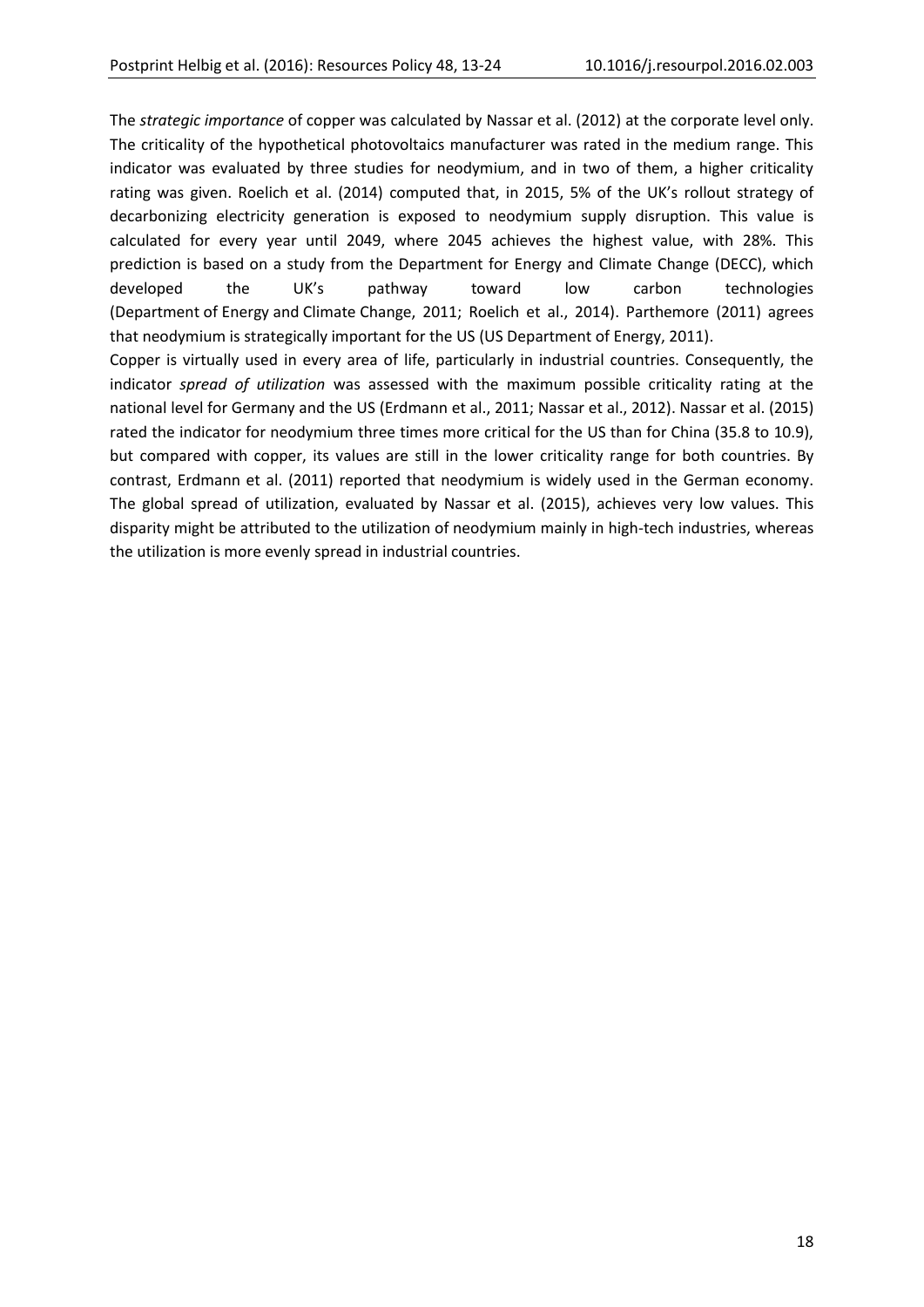<span id="page-19-0"></span>Table 10: Individual indicator results for the raw materials copper and neodymium. \*: The neodymium value is based on the evaluation of all rare earth elements together

| Indicator                          | Study                                                               | Description or scale                                                                     | Copper                                             | Neodymium                                                                               |  |  |
|------------------------------------|---------------------------------------------------------------------|------------------------------------------------------------------------------------------|----------------------------------------------------|-----------------------------------------------------------------------------------------|--|--|
|                                    | Nassar et al. (2012) corporate                                      | $0 - 100$                                                                                | 39                                                 |                                                                                         |  |  |
|                                    | Nassar et al. (2012) country                                        | $0 - 100$                                                                                | 35                                                 |                                                                                         |  |  |
|                                    | Nassar et al. (2015) USA                                            | $0 - 100$                                                                                |                                                    | 62.5                                                                                    |  |  |
|                                    | Nassar et al. (2015) China                                          | $0 - 100$                                                                                |                                                    | 54.8                                                                                    |  |  |
|                                    | Erdmann et al. (2011)                                               | $0 - 1$                                                                                  | 0.56                                               | 87%                                                                                     |  |  |
|                                    | U.S. National Research Council Share for which substitution is      |                                                                                          | 15%                                                | $0.44%$ *                                                                               |  |  |
|                                    | (2008)                                                              | impossible                                                                               |                                                    |                                                                                         |  |  |
| Substitution                       | AEA Technology<br>and<br>(2010)                                     | Defra Qualitative description of<br>substitutes                                          | For most applications,<br>proper substitutes exist | Substitutes are available for<br>many applications but<br>generally are less effective* |  |  |
|                                    | Parthemore (2011)                                                   | Critical - Not critical                                                                  |                                                    | Critical*                                                                               |  |  |
|                                    | US Department of Energy (2011)                                      | $1 - 4$                                                                                  |                                                    | 3                                                                                       |  |  |
|                                    | Nassar et al. (2012),                                               | $0 - 100$                                                                                | 28                                                 | 69.2                                                                                    |  |  |
|                                    | Nassar et al. (2015) technology,<br>global                          |                                                                                          |                                                    |                                                                                         |  |  |
|                                    | Erdmann et al. (2011)                                               | $0 - 1$                                                                                  | 0.3                                                |                                                                                         |  |  |
| Future demand to supply ratio      | U.S. National Research Council 1-4<br>(2008)                        |                                                                                          | 1                                                  | 3*                                                                                      |  |  |
|                                    | Parthemore (2011)                                                   | Critical - Not critical                                                                  |                                                    | Critical*                                                                               |  |  |
|                                    | Moss et al. (2013)                                                  | Decarbonization technologies                                                             | 1%                                                 | 8%                                                                                      |  |  |
|                                    |                                                                     | demand a share of the expected<br>supply                                                 |                                                    |                                                                                         |  |  |
|                                    | Angerer et al. (2009)                                               | Material demand of future<br>technologies in 2030 compared<br>with the current supply    | 24.00%                                             | 382.00%                                                                                 |  |  |
|                                    | Nassar et al. (2012) corporate                                      | $0 - 100$                                                                                | 38                                                 |                                                                                         |  |  |
|                                    | Parthemore (2011)                                                   | Critical - Not critical                                                                  |                                                    | Critical*                                                                               |  |  |
|                                    | US Department of Energy (2011)                                      | $1 - 4$                                                                                  |                                                    | 3                                                                                       |  |  |
|                                    | Roelich et al. (2014)                                               | Proportion of technology rollout                                                         |                                                    | 5%                                                                                      |  |  |
| Strategic Importance               |                                                                     | exposed to neodymium supply                                                              |                                                    |                                                                                         |  |  |
|                                    |                                                                     | disruption (in 2015)                                                                     |                                                    |                                                                                         |  |  |
|                                    | Nassar et al. (2012) corporate                                      | $0 - 100$                                                                                | 88                                                 |                                                                                         |  |  |
| ucts<br>৳<br>ted<br>$\mathbbmss{}$ | European Commission (2014)                                          | $0 - 10$                                                                                 | 5.76                                               | $5.21*$                                                                                 |  |  |
| affec<br>prod<br>Valu              | Beylot and Villeneuve (2015)                                        | Not available yet                                                                        | 4.27*10^-3                                         |                                                                                         |  |  |
|                                    | Goe and Gaustad (2014)                                              | 0-100% of GDP                                                                            | 21.00%                                             |                                                                                         |  |  |
|                                    | Nassar et al. (2012) country                                        | $0 - 100$                                                                                | 97                                                 |                                                                                         |  |  |
|                                    | Nassar et al. (2015) USA                                            | $0 - 100$                                                                                |                                                    | 0.5                                                                                     |  |  |
|                                    | Nassar et al. (2015) China                                          | $0 - 100$                                                                                |                                                    | 24.2                                                                                    |  |  |
| Value of utilized material         | (2008) USA                                                          | U.S. National Research Council Monetary consumption in the USA 16,625 Mio USD<br>in 2008 |                                                    | >1000 Mil USD*                                                                          |  |  |
|                                    | Goe and Gaustad (2014) USA                                          | Monetary consumption in the USA 65,448 Mio USD<br>in 2014                                |                                                    |                                                                                         |  |  |
|                                    | Nassar et al. (2012) country                                        | $0 - 100$                                                                                | 100                                                |                                                                                         |  |  |
|                                    | Erdmann et al. (2011)                                               | $0 - 1$                                                                                  | $\mathbf{1}$                                       |                                                                                         |  |  |
| utilization<br>Spread of           | Nassar et al. (2012),<br>Nassar et al. (2015) technology,<br>global | $0 - 100$                                                                                | 78                                                 | 7.4                                                                                     |  |  |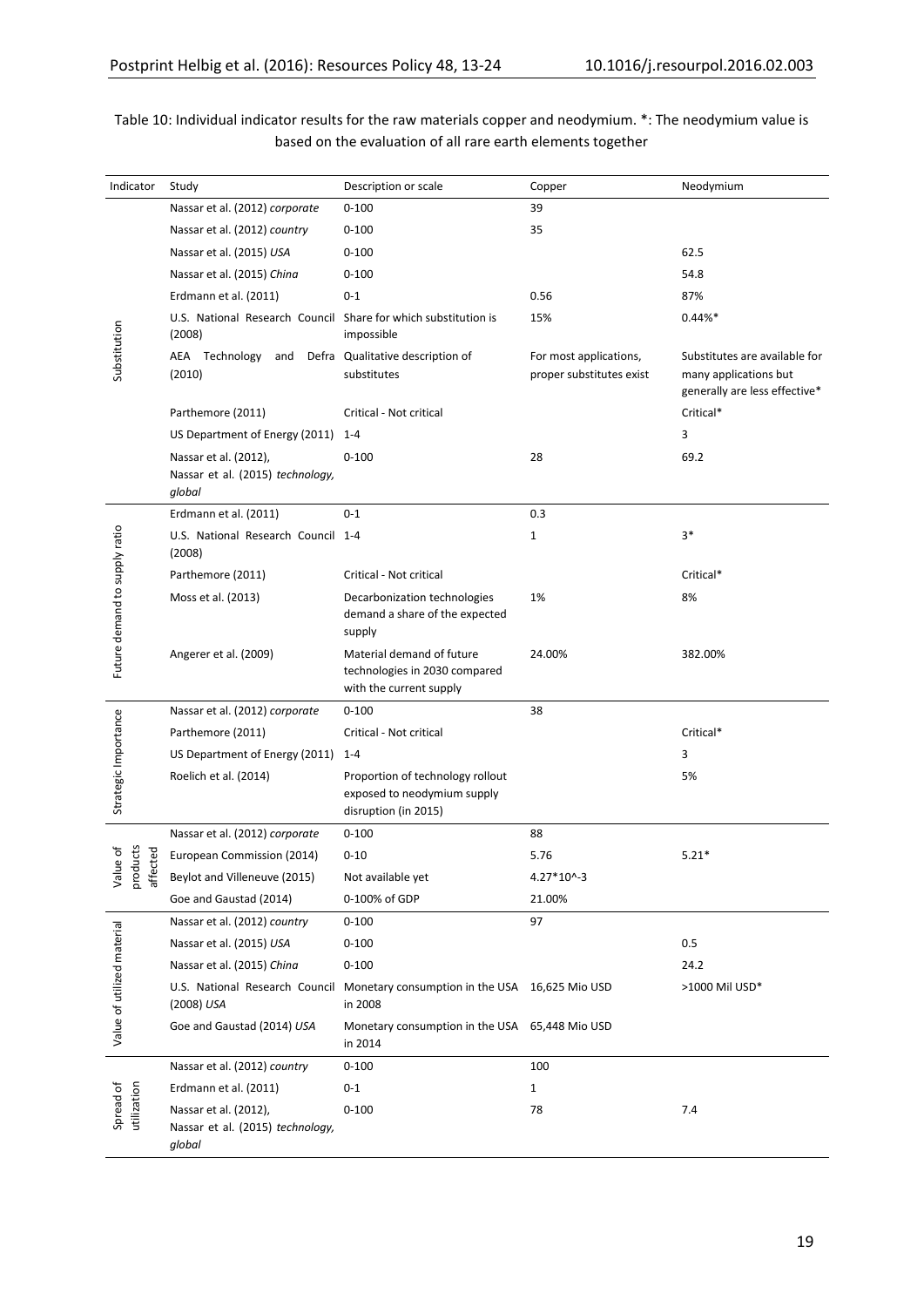# **5 Discussion and conclusion**

Raw material vulnerability is an ambivalent term. All across the 18 herein analyzed vulnerability assessments, its interpretation is manifold. The characteristics of the vulnerability assessments differ concerning their scope and target and vary with respect to the consideration of economic importance, strategic importance and impact of supply disruption, resulting in varying terms. In general, this part of the criticality assessments attempts to evaluate the importance of a raw material for a specific company, economy or technology on a quantitative or semi-quantitative basis. This approach is suitable to identify those elements with the highest economic or strategic importance or with the highest damage potential in the case of a supply restriction situation. A vulnerability assessment enables further investigation of the resilience aspects in the supply chain.

The different assessments all use an indicator-based approach but have different approaches to define what a relevant raw material is. The 18 identified indicators target qualitative aspects, such as substitutability or strategic importance, or follow a quantitative approach, measuring (for example) the value of the utilized material or products. They may also attempt to measure the current or future use of a material, be it in monetary values or in relation to the stocks of current products. A vulnerability assessment is very often attached to a supply risk assessment, either performed parallel to or in advance of the supply risk assessment. In the latter case, the vulnerability assessment serves as a filter, attempting to identify raw materials for which a supply risk evaluation has high priority. Future criticality assessments should ensure that their indicator selection, for vulnerability as well as for the supply risk dimension, follows the risk matrix approach. While supply risk indicators should evaluate the likelihood of a raw material supply disruption scenario, vulnerability should evaluate the potential scale of damage caused by these scenarios (in monetary or strategic terms). As the scope and target differ, so may the indicator set, but not all of the identified vulnerability indicators were consistent with this approach.

The examples of copper and neodymium revealed how single indicator results can be presented and compared. For interpreting aggregated vulnerability or criticality scores, understanding the applied indicators is crucial. Whereas, for example, neodymium achieves high vulnerability values in studies at the technological level, industrial applications using neodymium are a niche leading to lower vulnerability scores at the national level. For copper, the opposite is true: It is a mass metal necessary for most electric and electronic applications and therefore is essential for the entire modern economy. However, there are no expectations for sudden market shifts in the copper market due to future technologies.

The present overview on vulnerability can help future criticality assessments to select vulnerability indicators, corresponding thresholds and weightings best fitted for the corresponding focus of the assessment and to harmonize criticality assessment methods. The individual indicators presented in this overview must be further validated, possibly with considerations of economic damage of real case supply shortages in past years, as for rare earth elements or helium. Overall, a periodic update of criticality evaluations, including an assessment of raw materials with the highest vulnerability to supply restrictions, may serve as a step toward a more sustainable raw material usage and increased resilience at the corporate, national or technological levels.

# **6 Acknowledgements**

This work was supported by the Bavarian State Ministry of Education, Science and the Arts in form the of the graduate program "Resource strategy concepts for sustainable energy systems" at the Institute of Materials Resource Management (MRM) of the University of Augsburg, Germany.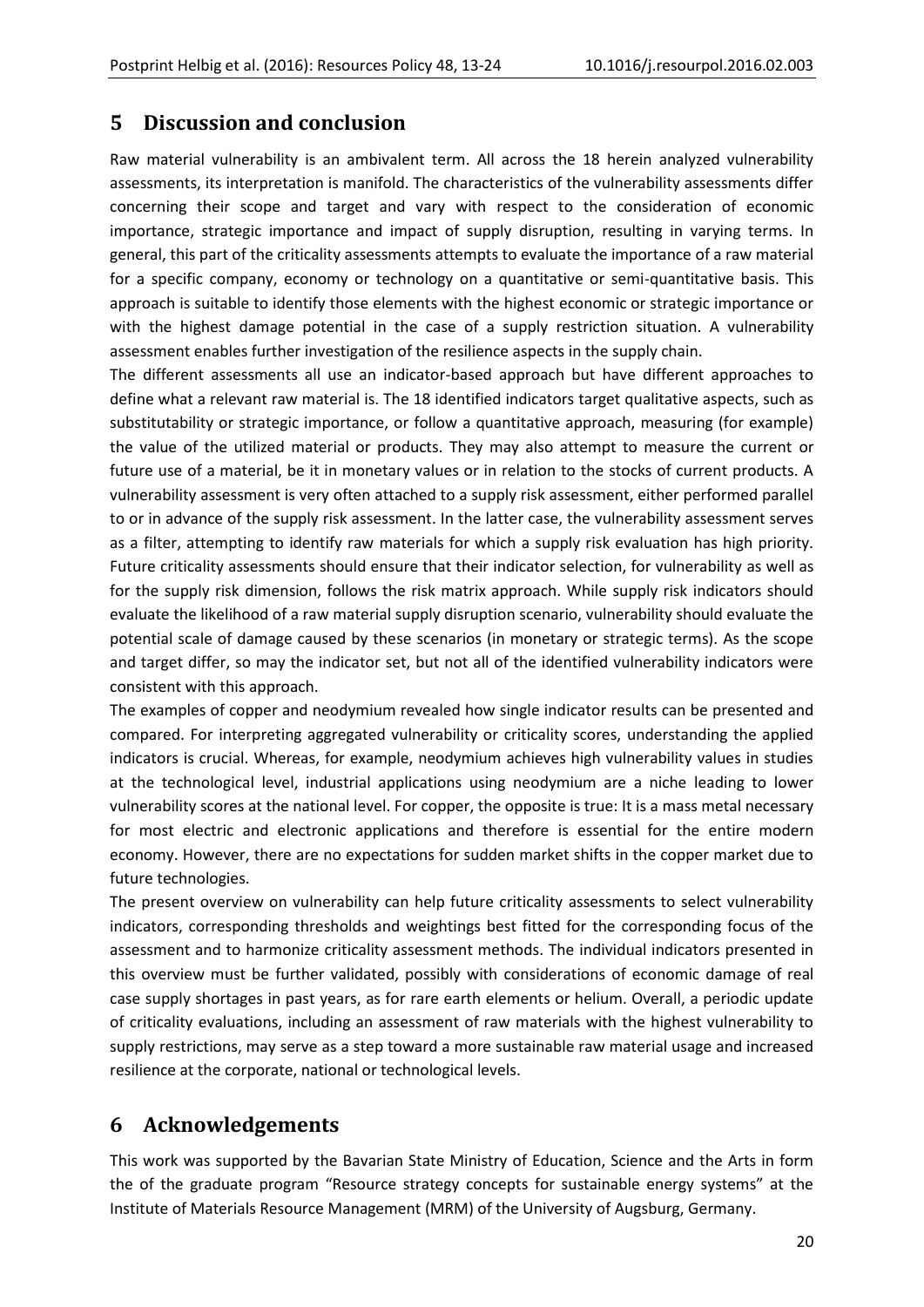## **References**

- Achzet, B., Helbig, C., 2013. How to evaluate raw material supply risks-an overview. Resour. Policy 38, 435–447. doi:10.1016/j.resourpol.2013.06.003
- AEA Technology, Defra, 2010. Review of the Future Resource Risks Faced by UK Business and an Assessment of Future Viability. Report for the Department for Environment, Food and Rural Affairs (Defra), London, UK.
- Angerer, G., Marscheider-Weidemann, F., Lüllmann, A., Erdmann, L., Scharp, M., Handke, V., Marwede, M., 2009. Raw Materials for Emerging Technologies. Frauenhofer IRB Verlag, Stuttgart.
- Beylot, A., Villeneuve, J., 2015. Assessing the national economic importance of metals: An Input-Output approach to the case of copper in France. Resour. Policy 44, 161–165. doi:10.1016/j.resourpol.2015.02.007
- Carpenter, M., Sanders, G., 2009. Strategic Management: Concepts, 2/E. Pearson Prentice Hall, New Jersy.
- CRM\_InnoNet, 2015. Critical Raw Materials Innovation Network [WWW Document]. URL http://www.criticalrawmaterials.eu/ (accessed 7.3.15).
- Department of Energy and Climate Change, 2011. The Carbon Plan: Delivering our low carbon future. Energy 218.
- Duclos, S.J., Otto, J.P., Konitzer, D.G., 2008. Design in an Era of Constrained Resources: as Global Competition for Materials strains the Supply Chain, Companies must know where a Shortage can hurt and then plan around it. Mech. Eng. 132, 36–40.
- Dutch Ministry of Foreign Affairs, 2013. Policy Document on Raw Materials 1–16.
- Erdmann, L., Behrendt, S., Feil, M., 2011. Kritische Rohstoffe für Deutschland. KfW Bankengruppe, Berlin.
- European Commission, 2015. 2050 Energy Strategy [WWW Document]. URL https://ec.europa.eu/energy/en/topics/energy-strategy/2050-energy-strategy (accessed 7.20.15).
- European Commission, 2014. Report on Critical Raw Materials for the EU: Report of the Ad hoc Working Group on defining critical raw materials. European Commission, Brussels, Belgium.
- European Commission, 2010. Critical raw materials for the EU, Report of the Ad-hoc Working Group on defining critical raw materials. Eucom 39, 1–84. doi:10.1002/eji.200839120.IL-17-Producing
- Gandenberger, C., Marscheider-Weidemann, F., Ostertag, K., Walz, R., 2012. Die Versorgung der deutschen Wirtschaft mit Roh- und Werkstoffen für Hochtechnologien – Präzisierung und Weiterentwicklung der deutschen Rohstoffstrategie. TAB Arbeitsbericht.
- Glöser, S., Faulstich, M., 2014. Analyse kritischer Rohstoffe durch Methoden des multivariaten Statistik, in: Teipel, U., Reller, A. (Eds.), 3. Symposium Rohstoffeffizienz Und Rohstoffinnovationen. Fraunhofer Verlag, Nürnberg, pp. 53–80.
- Glöser, S., Tercero Espinoza, L., Gandenberger, C., Faulstich, M., 2015. Raw material criticality in the context of classical risk assessment. Resour. Policy 44, 35–46. doi:10.1016/j.resourpol.2014.12.003
- Goe, M., Gaustad, G., 2014. Identifying critical materials for photovoltaics in the US: A multi-metric approach. Appl. Energy 123, 387–396. doi:10.1016/j.apenergy.2014.01.025
- Graedel, T.E., Barr, R., Chandler, C., Chase, T., Choi, J., Christoffersen, L., Friedlander, E., Henly, C., Jun, C., Nassar, N.T., Schechner, D., Warren, S., Yang, M., Zhu, C., 2012. Methodology of Metal Criticality Determination. Environ. Sci. Technol. 46, 1063–1070. doi:10.1021/es203534z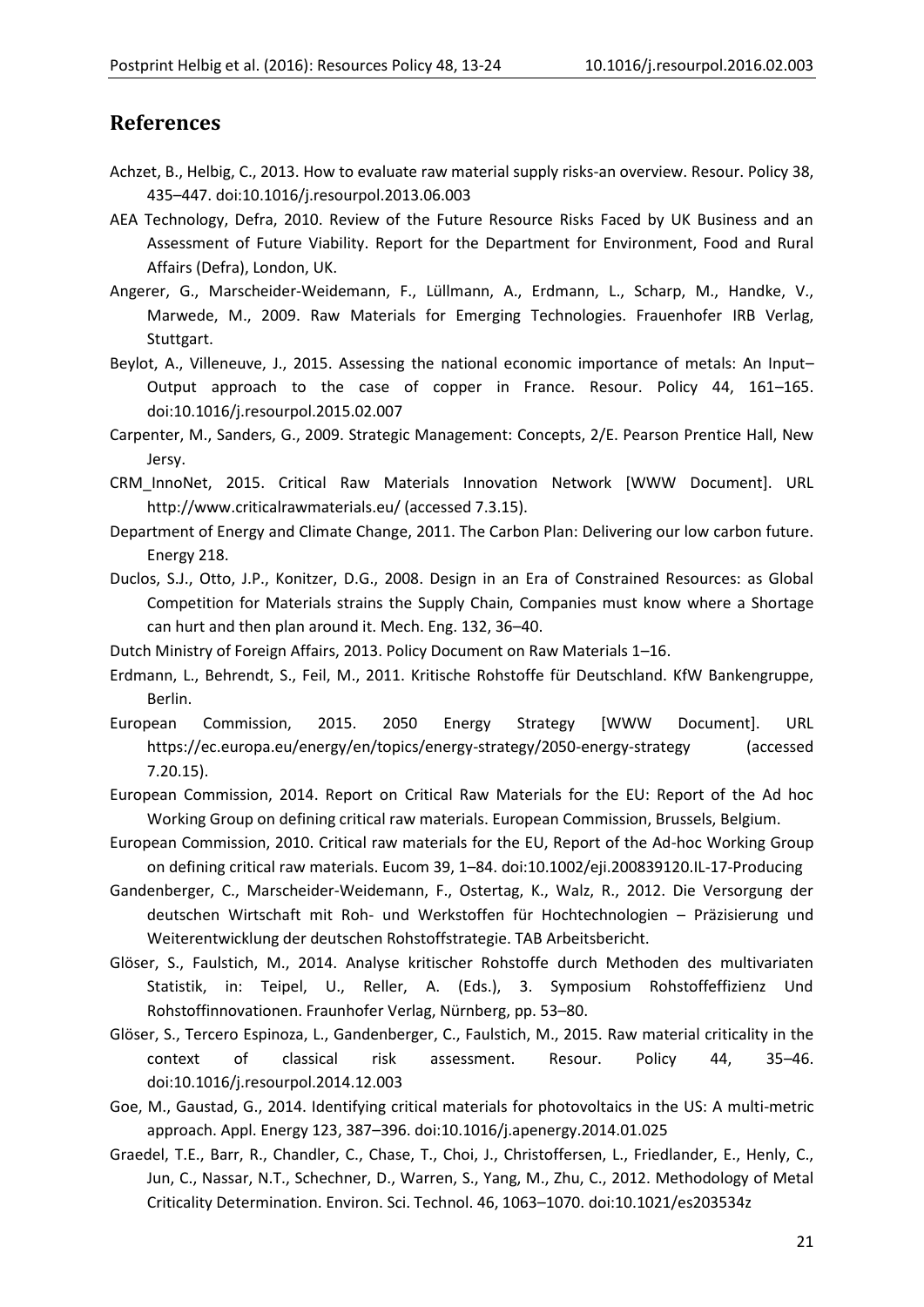- Graedel, T.E., Harper, E.M., Nassar, N.T., Nuss, P., Reck, B.K., 2015. Criticality of metals and metalloids. Proc. Natl. Acad. Sci. 4257–4262. doi:10.1073/pnas.1500415112
- Graedel, T.E., Harper, E.M., Nassar, N.T., Reck, B.K., 2013. On the materials basis of modern society. Proc. Natl. Acad. Sci. U. S. A. 2013. doi:10.1073/pnas.1312752110
- Graedel, T.E., Nuss, P., 2014. Employing Considerations of Criticality in Product Design. JOM 66, 1–7. doi:10.1007/s11837-014-1188-4
- Graedel, T.E., Reck, B.K., 2015. Six Years of Criticality Assessments: What Have We Learned So Far? J. Ind. Ecol. 1–8. doi:10.1111/jiec.12305
- Habib, K., Wenzel, H., 2016. Reviewing resource criticality assessment from a dynamic and technology specific perspective – using the case of direct-drive wind turbines. J. Clean. Prod. 112, 3852–3863. doi:10.1016/j.jclepro.2015.07.064
- Harper, E.M., Diao, Z., Panousi, S., Nuss, P., Eckelman, M.J., Graedel, T.E., 2015. The criticality of four nuclear energy metals. Resour. Conserv. Recycl. 95, 193–201. doi:10.1016/j.resconrec.2014.12.009
- Harper, E.M., Kavlak, G., Burmeister, L., Eckelman, M.J., Erbis, S., Espinoza, V., Nuss, P., Graedel, T.E., Sebastian Espinoza, V., 2014. Criticality of the Geological Zinc, Tin, and Lead Family. J. Ind. Ecol. 1–17. doi:10.1111/jiec.12213
- Hatayama, H., Tahara, K., 2015. Criticality Assessment of Metals for Japan's Resource Strategy. Mater. Trans. 56, 229–235. doi:10.2320/matertrans.M2014380
- IMDS Data, 2015. International Material Data System [WWW Document]. URL http://imdsdata.org/whatisimds/ (accessed 7.3.15).
- IW Consult GmbH, 2011. Rohstoffsituation Bayern keine Zukunft ohne Rohstoffe.
- Kausch, P., Bertau, M., Gutzmer, J., Matschullat, J., 2014. Strategische Rohstoffe Risikovorsorge. Springer Spektrum, Berlin. doi:10.1007/978-3-642-380704-2
- Kavlak, G., McNerney, J., Jaffe, R.L., Trancik, J.E., 2015. Metals Production Requirements for Rapid Photovoltaics Deployment. Energy Environ. Sci. 8, 1651–1659. doi:10.1039/C5EE00585J
- Kind, V., Walker, L., Muse, J., McLean, C., Hale, V., Sussams, J., McGregor, L., Duncan, D., 2011. Raw materials critical to the Scottish economy 89.
- Moss, R.L., Tzimas, E., Willis, P., Arendorf, J., Tercero Espinoza, L., 2013. Critical Metals in the Path towards the Decarbonisation of the EU Energy Sector. European Commission, Joint Research Centre, Intitute for Energy and Transport.
- Nassar, N.T., Barr, R., Browning, M., Diao, Z., Friedlander, E., Harper, E.M., Henly, C., Kavlak, G., Kwatra, S., Jun, C., Warren, S., Yang, M.Y., Graedel, T.E., 2012. Criticality of the geological copper family. Environ. Sci. Technol. 46, 1071–1078. doi:10.1021/es203535w
- Nassar, N.T., Du, X., Graedel, T.E., 2015. Criticality of the Rare Earth Elements. J. Ind. Ecol. 1–11. doi:10.1111/jiec.12237
- Nuss, P., Harper, E.M., Nassar, N.T., Reck, B.K., Graedel, T.E., 2014. Criticality of Iron and Its Principal Alloying Elements. Environ. Sci. Technol. 48, 4171–4177. doi:10.1021/es405044w
- Panousi, S., Harper, E.M., Nuss, P., Eckelman, M.J., Hakimian, A., Graedel, T.E., 2015. Criticality of Seven Specialty Metals. J. Ind. Ecol. 1–17. doi:10.1111/jiec.12295
- Parthemore, C., 2011. Elements of Security: Mitigating the Risks of U.S. Dependence on Critical Minerals. CNAS June.
- Pfleger, P., Lichtblau, K., Bardt, H., Bertenrath, R., 2015. Rohstoffsituation der bayerischen Wirtschaft.